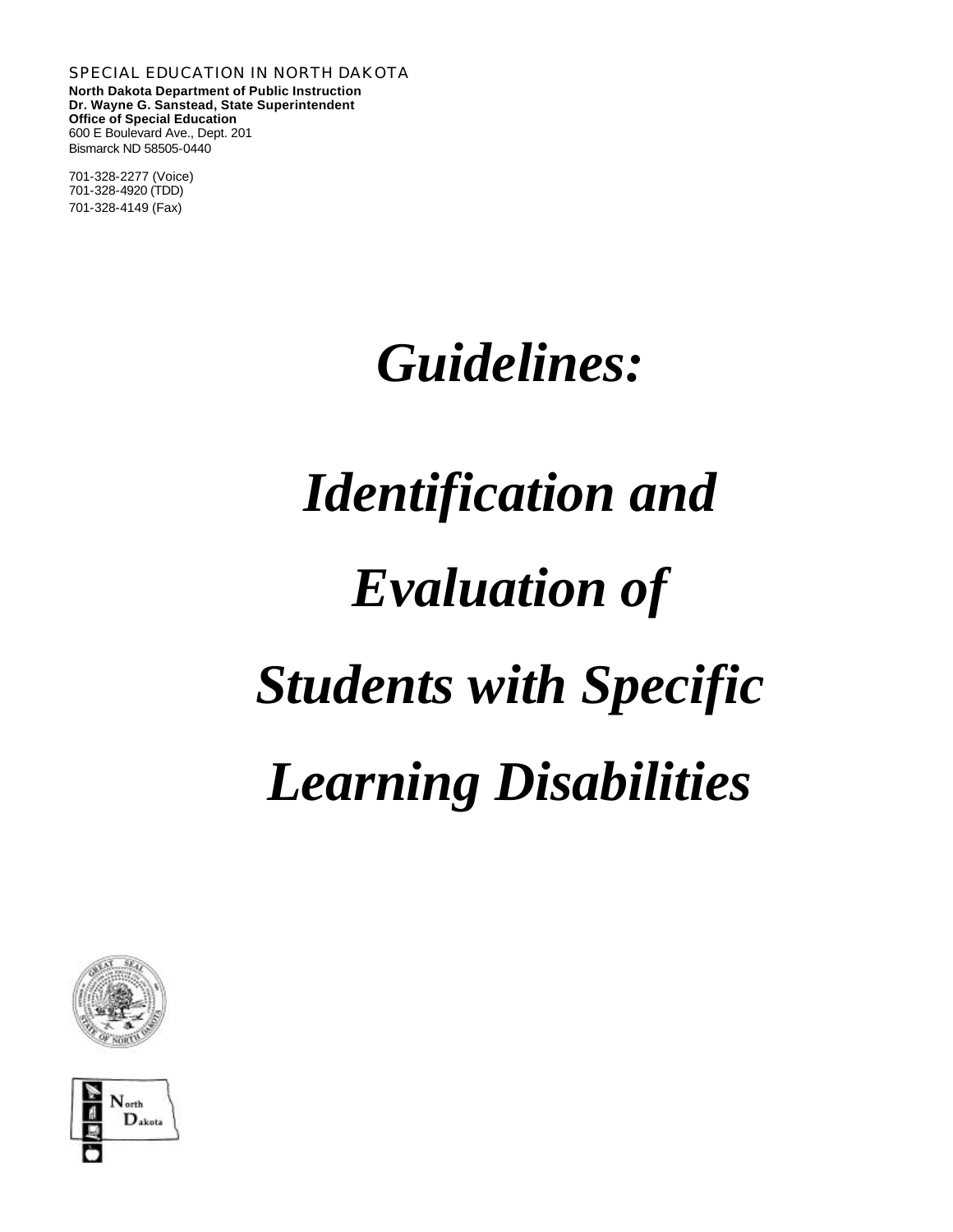*CIVIL RIGHTS STATEMENT: In accordance with all regulations, guidelines and standards adopted by the US Department of Education, the US Department of Agriculture and the ND Human Rights Act, the ND Department of Public Instruction prohibits discrimination on the basis of age, gender, race, color, religion, national origin, status with regard to marriage or public assistance, disability or political beliefs. All divisions of the Department of Public Instruction will insure that no one is denied participation in, or denied the benefits of, or subjected to discrimination under any department program or activity.*

*Publication Date: 8/01/00 Equal education opportunity is a priority of the ND Department of Public Instruction.*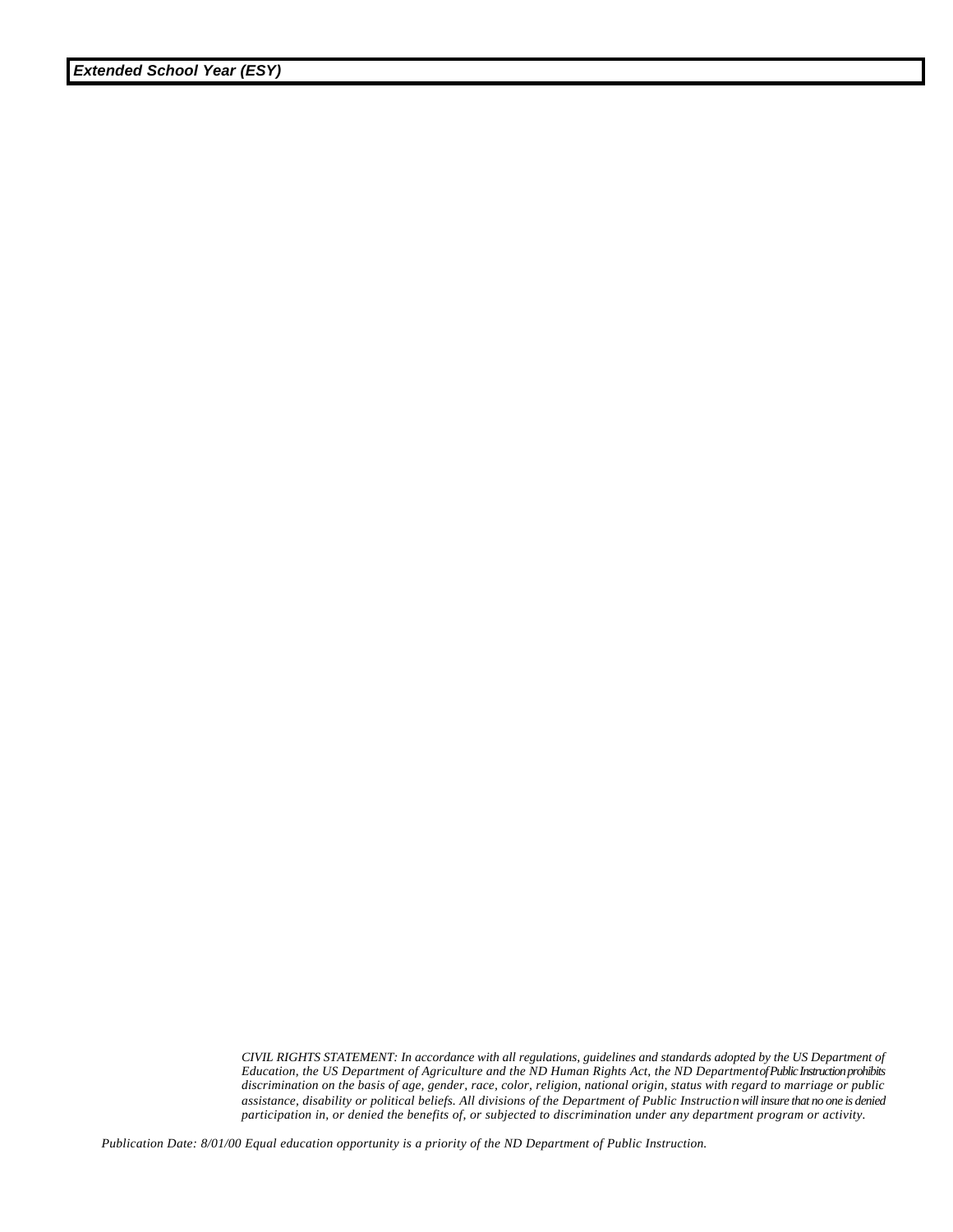#### **Table of Contents**

| Preparing the Integrated Written Assessment Report  15 |  |
|--------------------------------------------------------|--|

#### **Appendix**

**A. OSEP Response to Letter of Inquiry** 

**NICHCY News Digest, Volume 4, Number 1, 1994, Section 4 of "Assessing Children for the Presence of a Disability"** 

- **B. Assessment and Decision Making**
- **C. SLD Evaluation Process Checklist**
- **D. Best Practices**

 **Written Report** 

 **Choice of Test Scores** 

 **Kinds of Informal Assessments** 

**Bibliography**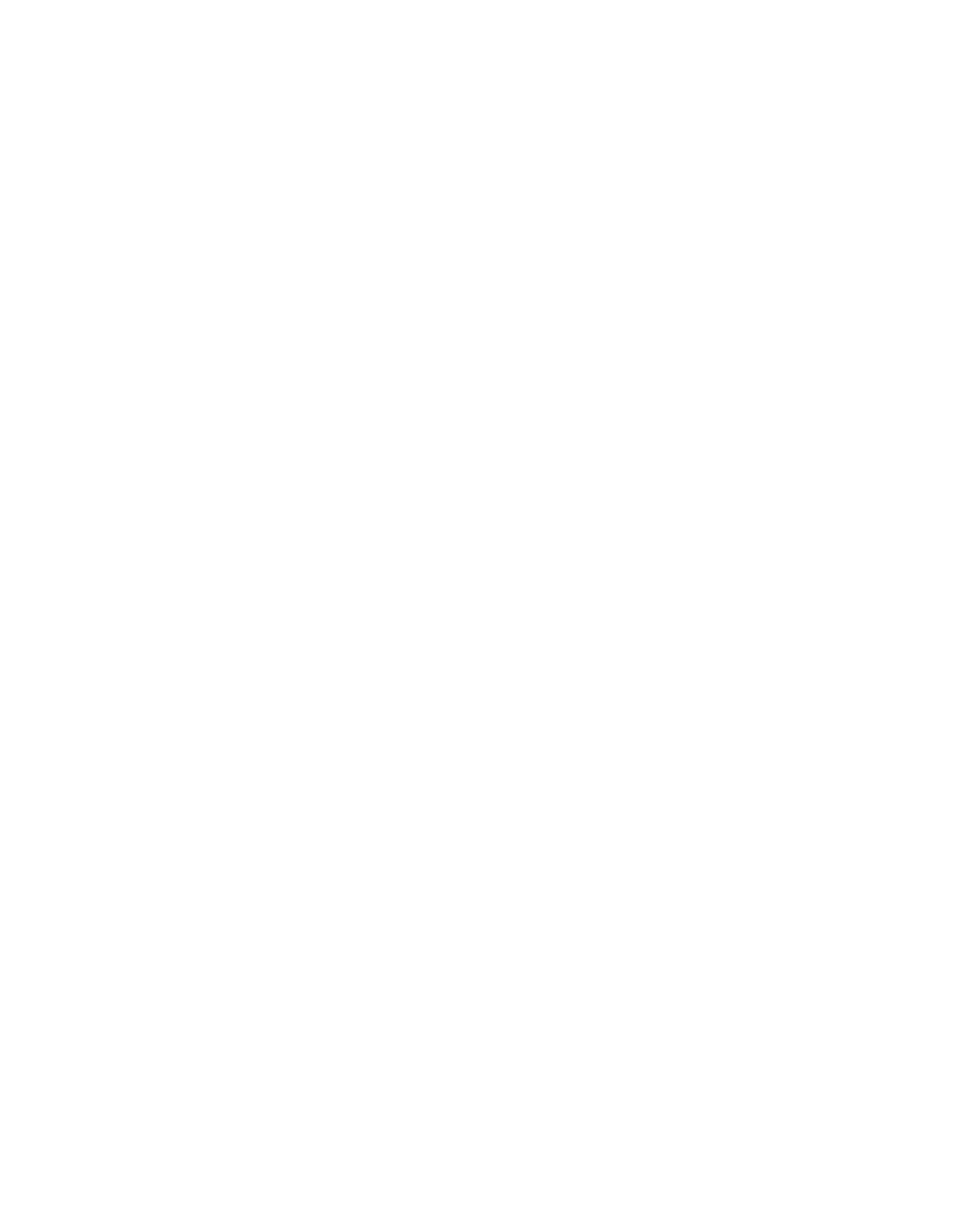| <b>Acknow-</b><br>ledgements            | Guidelines: Identification and Evaluation of Students with Specific Learning<br>Disabilities was developed by the North Dakota Department of Public Instruction<br>SLD Task Force. The North Dakota Department of Public Instruction gratefully<br>acknowledges the involvement of the members of the Task Force for their<br>assistance in the development of this document.                                                                                                                                                                                                                                                                                                                                                                                                                                                     |
|-----------------------------------------|-----------------------------------------------------------------------------------------------------------------------------------------------------------------------------------------------------------------------------------------------------------------------------------------------------------------------------------------------------------------------------------------------------------------------------------------------------------------------------------------------------------------------------------------------------------------------------------------------------------------------------------------------------------------------------------------------------------------------------------------------------------------------------------------------------------------------------------|
|                                         | Special appreciation is extended to Ida Schmitt for her contribution to the field of<br>Specific Learning Disabilities in North Dakota. Ida's contribution to the original<br>Guide XI: Identification and Assessment of Students with Specific Learning<br>Disabilities (1984) established a solid foundation for identifying and serving<br>children with learning disabilities.                                                                                                                                                                                                                                                                                                                                                                                                                                                |
|                                         | Ms. Schmitt, a true educational genius and visionary, presented a view of special<br>education that has stood the test of time. She recognized the unique needs of<br>children, teachers, and parents involved in providing the knowledge and<br>understanding necessary for effective programming for children with specific<br>learning disabilities. Ida's work included recommendations for collaboration,<br>mutual respect, and dignity among all stakeholders.                                                                                                                                                                                                                                                                                                                                                             |
|                                         | It is with appreciation and admiration that the members of the SLD Task Force<br>dedicate their work on these Guidelines: Identification and Evaluation of Students<br>with Specific Learning Disabilities to Ms. Ida Schmitt.                                                                                                                                                                                                                                                                                                                                                                                                                                                                                                                                                                                                    |
| <b>SLD Task Force</b><br><b>Members</b> | Deb Austin, SLD Coordinator, Westhope<br>Dr. Joan Bonsness, SLD Instructor, Minot State University<br>Arlene Campbell, SLD Coordinator, Williston<br>Dr. Lynne Chalmers, Coordinator of Special Education, UND Grand Forks<br>Paul Dauphinais, School Psychologist, Belcourt<br>Keith Gustafson, Director of Special Education, Bottineau<br>Linda Hartman, SLD Coordinator, Grand Forks<br>Carol Jabs, ED Coordinator, Mohall<br>Linda Jenkins, Director of Special Education, Grand Forks<br>Brenda Jordan, SLD Coordinator, Fargo<br>Jeanette Kolberg, Assistant Director of Special Education, DPI, Bismarck<br>Mark Morgan, Elementary Principal, Stanley<br>Mary Rose, Regional Special Education Coordinator, DPI, Towner<br>Dr. Steve Street, Assistant Professor, UND Grand Forks<br>Joan Thompson, SLD Teacher, Lignite |

*Guidelines: Identification and Evaluation of Students with Specific Learning Disabilities* was produced by the Office of Special Education, North Dakota Department of Public Instruction.

| Lori Anderson   | Jeanette Kolberg     | Mary Rose            | Michelle Souther |
|-----------------|----------------------|----------------------|------------------|
| Heidi Bergland  | <b>Ralph Messmer</b> | <b>Robert Rutten</b> | Doreen Strode    |
| Marilyn Brucker | Cheryl Moch          | Colleen Schneider    |                  |
| Valerie Fischer | Jean Newborg         | Nancy Skorheim       |                  |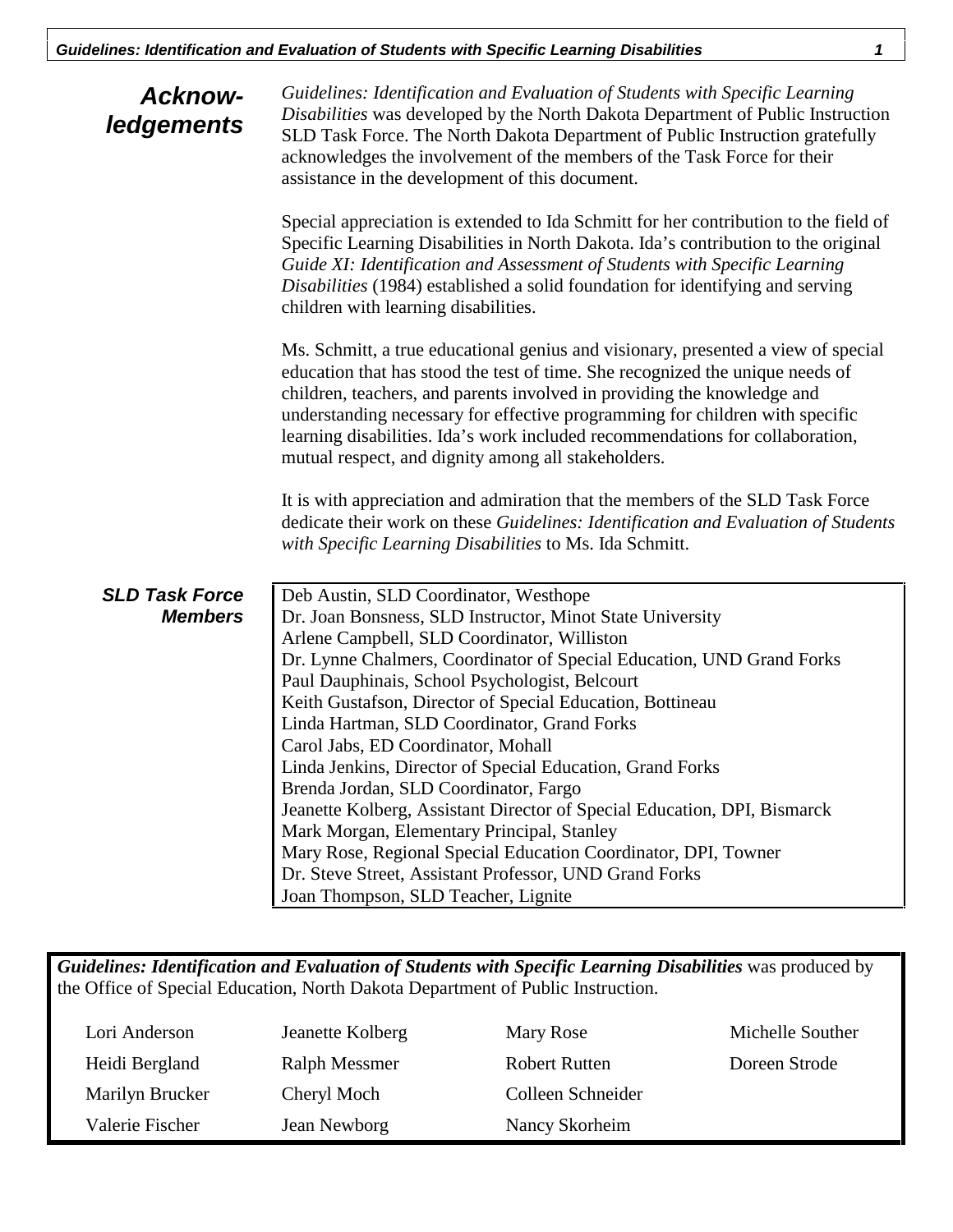**Introduction** The Specific Learning Disabilities (SLD) Task Force was appointed by the North Dakota Comprehensive System of Personnel Development (CSPD) Committee in December 1996. The *Charge to the SLD Task Force* was to "review and discuss the contemporary issues relative to the education of students with specific learning disabilities and prepare written recommendations on needed changes in state policies and guidelines to assure that appropriate services are provided to students with specific learning disabilities." The SLD Task Force met quarterly from January 1997 through January 1999. In addition, SLD Task Force members solicited input from North Dakota SLD teachers through a statewide survey completed during the winter of 1998. These guidelines are the resulting revisions recommended by the SLD Task Force.

> The SLD Task Force carefully reviewed the information in *Guide XI – Identification and Assessment of Students with Specific Learning Disabilities*  (1984). This guidance was presented to administrators and personnel in North Dakota schools as a resource for identification and assessment processes. As noted in the Acknowledgements in *Guide XI* , the time period of 1984 included "these years of such rapid development in a field which persistently raised a host of unanswered questions." *Guide XI* includes detailed information regarding purposes of identification, eligibility, definition of specific learning disabilities, and criteria for determining that a specific learning disability exists. In addition, procedures are described including the prereferral step, the evaluation process, and the written report.

> The SLD Task Force concluded that *Guide XI – Identification and Assessment of Students with Specific Learning Disabilities* (1984) continues to be an accurate, applicable and extremely valuable resource to personnel working in the field of special education today. Even though significant refinement and increased understanding continues to be developed in this "field which persistently raises a host of unanswered questions," the information in *Guide XI* is still a useful resource and may be utilized by educators.

> On June 4, 1997, the Individuals with Disabilities Education Act (IDEA) was amended through Public Law (P.L.) 105-17. Although there are many changes reflected in IDEA 97, statute and regulations regarding additional procedures for evaluating children with specific learning disabilities remained the same as those required in 1984. With regard to evaluation, IDEA 97 emphasizes using existing assessment data, information concerning behavior, and information on how the child can be involved in the general curriculum. Further, there is an emphasis on the importance of input from the child's parents during the evaluation process and in determining eligibility for special education services.

This document, *Guidelines: Identification and Evaluation of Students with Specific Learning Disabilities,* is intended to be a concise description of the *additional* requirements and procedures that must be followed when determining whether a child has a specific learning disability and requires specially designed instruction due to the specific learning disability. The document is limited to the area of specific learning disabilities and should be considered an addition to the solid foundation of evaluation processes described in North Dakota Department of Public Instruction *Guidelines: Evaluation Process* (8/1/99).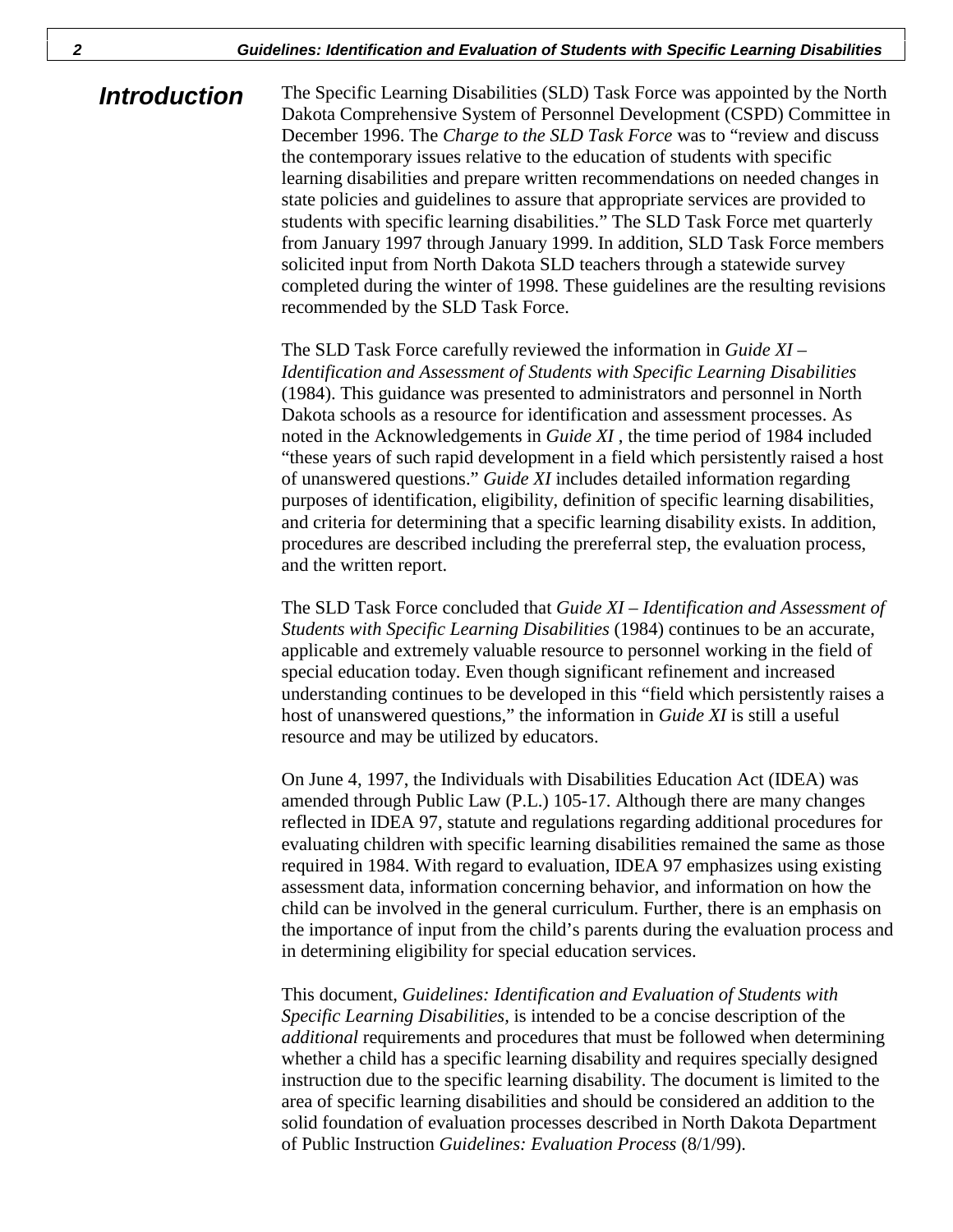**Guidelines: Identification and Evaluation of Students with Specific Learning Disabilities 3**

T

| <b>Eligibility</b>                                                                                | To be eligible for services in a special education program for students with<br>specific learning disabilities, a student must be determined to have an identified<br>learning disability and a team procedure must establish that the student requires<br>specially designed instruction due to the specific learning disability.                                                                                                                                                                                                                                                                                                                                                                                                                                                                           |
|---------------------------------------------------------------------------------------------------|--------------------------------------------------------------------------------------------------------------------------------------------------------------------------------------------------------------------------------------------------------------------------------------------------------------------------------------------------------------------------------------------------------------------------------------------------------------------------------------------------------------------------------------------------------------------------------------------------------------------------------------------------------------------------------------------------------------------------------------------------------------------------------------------------------------|
| <b>Definition of</b><br><b>Specific Learning</b><br><b>Disabilities</b>                           | The federal definition of specific learning disabilities as written in the 1997<br>reauthorization of Public Law 105-17, the Individuals with Disabilities Education<br>Act (IDEA) follows :                                                                                                                                                                                                                                                                                                                                                                                                                                                                                                                                                                                                                 |
|                                                                                                   | The term means a disorder in one or more of the basic psychological processes<br>involved in understanding or in using language, spoken or written, that may<br>manifest itself in an imperfect ability to listen, think, speak, read, write, spell, or<br>to do mathematical calculations, including conditions such as perceptual<br>disabilities, brain injury, minimal brain dysfunction, dyslexia, and developmental<br>aphasia.                                                                                                                                                                                                                                                                                                                                                                        |
|                                                                                                   | The term does not include learning problems that are primarily the result of<br>visual, hearing, or motor disabilities, of mental retardation, of emotional<br>disturbance, or of environmental, cultural, or economic disadvantage.                                                                                                                                                                                                                                                                                                                                                                                                                                                                                                                                                                         |
| Sec. 300.7                                                                                        | Child with a disability.<br>(10) Specific learning disability is defined as follows:<br>(i) General. The term means a disorder in one or more of the basic psychological processes<br>involved in understanding or in using language, spoken or written, that may manifest itself in an<br>imperfect ability to listen, think, speak, read, write, spell, or to do mathematical calculations,<br>including conditions such as perceptual disabilities, brain injury, minimal brain dysfunction,<br>dyslexia, and developmental aphasia.<br>(ii) Disorders not included. The term does not include learning problems that are primarily the<br>result of visual, hearing, or motor disabilities, of mental retardation, of emotional disturbance, or<br>of environmental, cultural, or economic disadvantage. |
| Criteria for<br><b>Determining that a</b><br><b>Specific Learning</b><br><b>Disability Exists</b> | A multidisciplinary team may decide that a specific learning disability exists<br>based on the criteria established in IDEA for determining the existence of a<br>Specific Learning Disability, and the North Dakota criteria stated below:<br>1. The student does not achieve commensurate with his or her age and ability<br>level in one or more of the areas listed below, when provided with learning<br>experiences appropriate to the student's age and ability levels.<br>2. A severe discrepancy exists between achievement and intellectual or cognitive<br>ability in one or more of the following areas:<br>oral expression<br>listening comprehension<br>written expression<br>basic reading skill<br>reading comprehension<br>mathematics calculation<br>mathematics reasoning.                |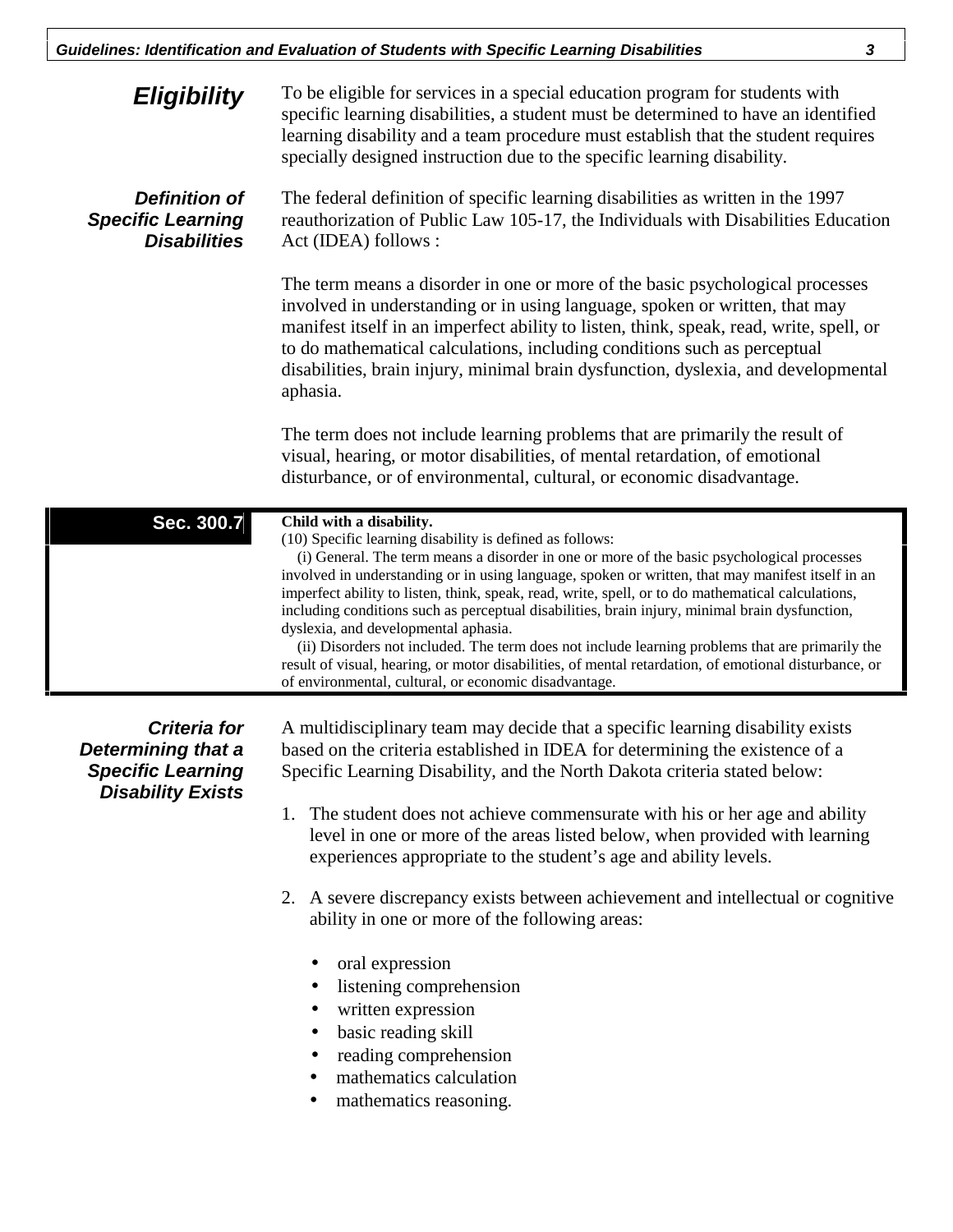- 3. The student may *not* be identified as having a specific learning disability if the severe discrepancy between ability and achievement is primarily the result of:
	- a visual, hearing,
	- or motor disability;
	- mental retardation;
	- emotional disturbance;
	- environmental,
	- cultural or
	- economic disadvantage.

### **Building Level Support Team Process**

**What is a Building Level Support Team?**  The student does not achieve commensurate with his or her age and ability level in one or more of the areas listed *when provided with learning experiences appropriate to the student's age and ability level.* (Emphasis added.)

The Building Level Support Team (BLST) is a general education support system for assisting teachers and principals to create educational adaptations in the classroom for all students experiencing difficulty in school. Teams are designed to provide prompt, relevant and accessible support to teachers. This collegial system is operated by the teachers within a school who have the mission of providing collaborative assistance to anyone in the school needing support for resolving a problem. Building Level Support Teams are based on the belief that teachers working together in a problem-solving process can resolve more problems than each can alone.

The team and the teacher who is requesting assistance jointly engage in a structured process of conceptualizing the problem to be solved, identifying specific goals to be achieved, brainstorming intervention strategies, and developing an intervention plan. When appropriate, the team may help a teacher initiate the referral process for special education evaluation or other support services.

 The Building Level Support Team should become involved when it is first recognized that a student is not achieving satisfactorily in the classroom, or when atypical behavior or learning patterns make the attainment of skills extremely difficult for the student. BLST is appropriate for all students who demonstrate difficulty in classroom achievement or behavior and *is not limited to students who are suspected of having a disability*. For this reason the term "prereferral" which is frequently applied to such a process, is not used here. Prereferral terminology implies a routine step in preparation for referral. That is not the intent of BLST. The intent is to assist classroom teachers in responding to the most obvious needs of *all* students whose apparent school difficulties require additional planning and/or interventions to personalize and individualize both the environment and instruction.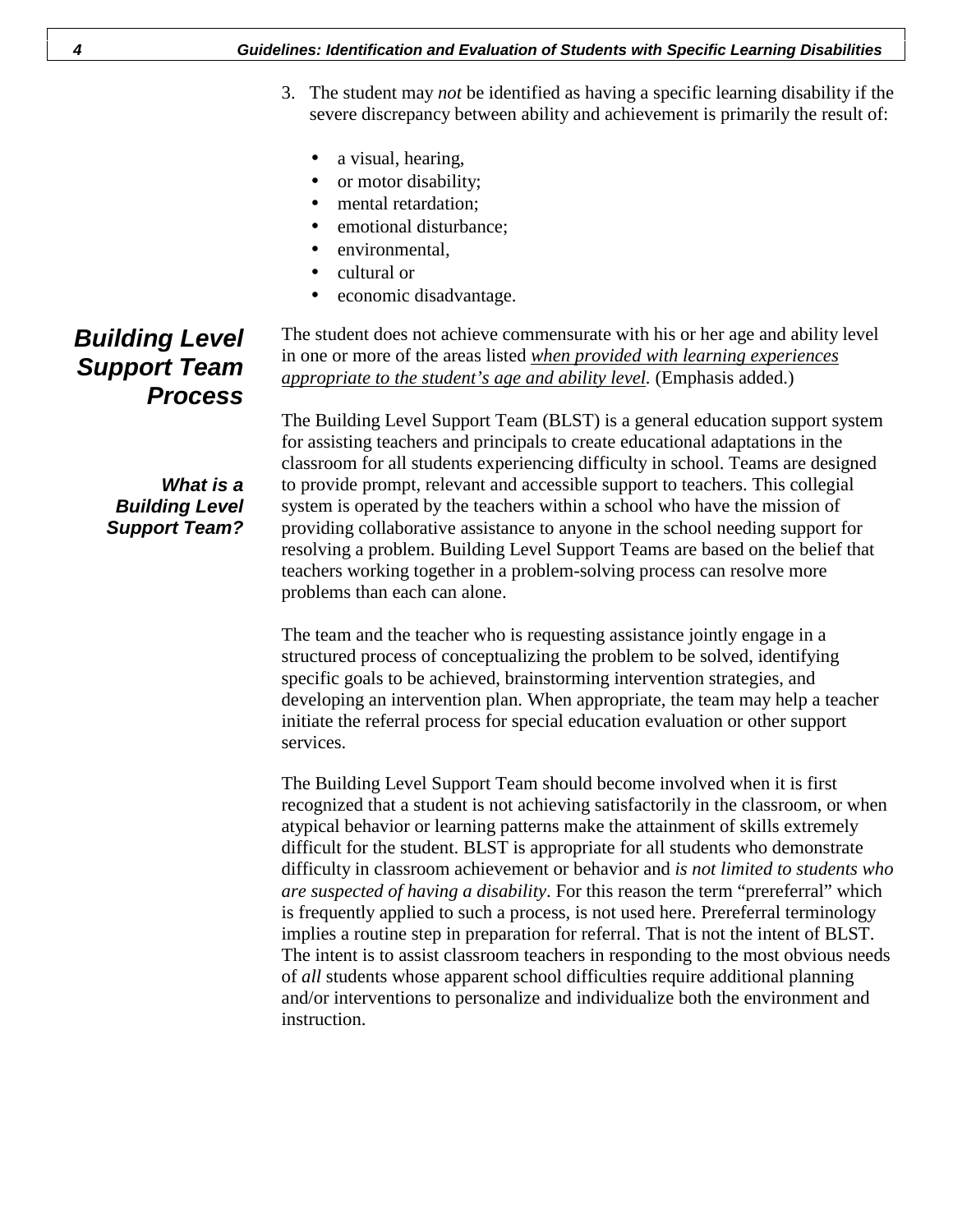| What are the<br><b>Purposes of BLST?</b>                                                                                 | Building Level Support Teams provide educators with the opportunity to<br>collaborate in a structured problem-solving process where they generate practical<br>and effective adaptations or interventions to support and assist teachers and<br>administrators. BLSTs have five major purposes:                                                                                                                                                                                                                                                                                                                                                                                                                                                                                                                                                                                                                                                                             |
|--------------------------------------------------------------------------------------------------------------------------|-----------------------------------------------------------------------------------------------------------------------------------------------------------------------------------------------------------------------------------------------------------------------------------------------------------------------------------------------------------------------------------------------------------------------------------------------------------------------------------------------------------------------------------------------------------------------------------------------------------------------------------------------------------------------------------------------------------------------------------------------------------------------------------------------------------------------------------------------------------------------------------------------------------------------------------------------------------------------------|
|                                                                                                                          | 1. To resolve students' behavioral and academic problems by generating<br>practical classroom intervention strategies and developing teacher expertise in<br>making accommodations for at-risk students;                                                                                                                                                                                                                                                                                                                                                                                                                                                                                                                                                                                                                                                                                                                                                                    |
|                                                                                                                          | 2. To provide preventive early intervention for students who appear at-risk for<br>school failure;                                                                                                                                                                                                                                                                                                                                                                                                                                                                                                                                                                                                                                                                                                                                                                                                                                                                          |
|                                                                                                                          | 3. To address classroom or building level concerns such as dealing with school<br>wide discipline issues, planning for an entire classroom, making curricular<br>adjustments, responding to the needs of bilingual students, generating ideas<br>for working with parents, scheduling conflicts, or improving poor attendance;                                                                                                                                                                                                                                                                                                                                                                                                                                                                                                                                                                                                                                              |
|                                                                                                                          | 4. To provide additional support to general and special education teachers with<br>students who are being integrated into the general education classroom; and                                                                                                                                                                                                                                                                                                                                                                                                                                                                                                                                                                                                                                                                                                                                                                                                              |
|                                                                                                                          | 5. To document efforts that provide alternative classroom interventions before<br>students are referred for a special education evaluation or other support<br>services.                                                                                                                                                                                                                                                                                                                                                                                                                                                                                                                                                                                                                                                                                                                                                                                                    |
| Who is responsible<br>to carry out BLST<br>procedures?                                                                   | BLST is a general education process and therefore consists of classroom teachers<br>and administrators. Special educators, related services providers, and others might<br>be asked to provide consultation. For further BLST procedures see Building Level<br>Support Teams (January 2000) prepared by the North Dakota Department of<br>Public Instruction.                                                                                                                                                                                                                                                                                                                                                                                                                                                                                                                                                                                                               |
| <b>How does BLST</b><br>relate to the<br><i>identification of</i><br>students with<br>specific learning<br>disabilities? | When BLST intervention is unsuccessful, the documented activities of the teacher<br>and team provide a record of the classroom interventions attempted. State and<br>federal rules and regulations require such documentation before a student can be<br>referred for an individualized evaluation. Therefore, the BLST process provides<br>teachers with immediate assistance and support and creates the documentation<br>required when a student is referred for evaluation.                                                                                                                                                                                                                                                                                                                                                                                                                                                                                             |
|                                                                                                                          | If the student is suspected of having a specific learning disability, the first<br>assignment of the evaluation team will be to establish whether or not BLST<br>interventions have been adequately carried out and documented. In other words, it<br>will be determined whether adequate personalizing of the environment and<br>individualizing of instruction have been provided to satisfy the first criterion for<br>establishing that a learning disability exists (that the student does not achieve<br>$\mathbf{1} \cdot \mathbf{1} = \mathbf{1} \cdot \mathbf{1} = \mathbf{1} \cdot \mathbf{1} = \mathbf{1} \cdot \mathbf{1} = \mathbf{1} \cdot \mathbf{1} = \mathbf{1} \cdot \mathbf{1} = \mathbf{1} \cdot \mathbf{1} = \mathbf{1} \cdot \mathbf{1} = \mathbf{1} \cdot \mathbf{1} = \mathbf{1} \cdot \mathbf{1} = \mathbf{1} \cdot \mathbf{1} = \mathbf{1} \cdot \mathbf{1} = \mathbf{1} \cdot \mathbf{1} = \mathbf{1} \cdot \mathbf{1} = \mathbf{1} \cdot \math$ |

commensurate with his or her age and ability level when provided with appropriate learning experiences). To accomplish this, general education and special education must share expertise and responsibility.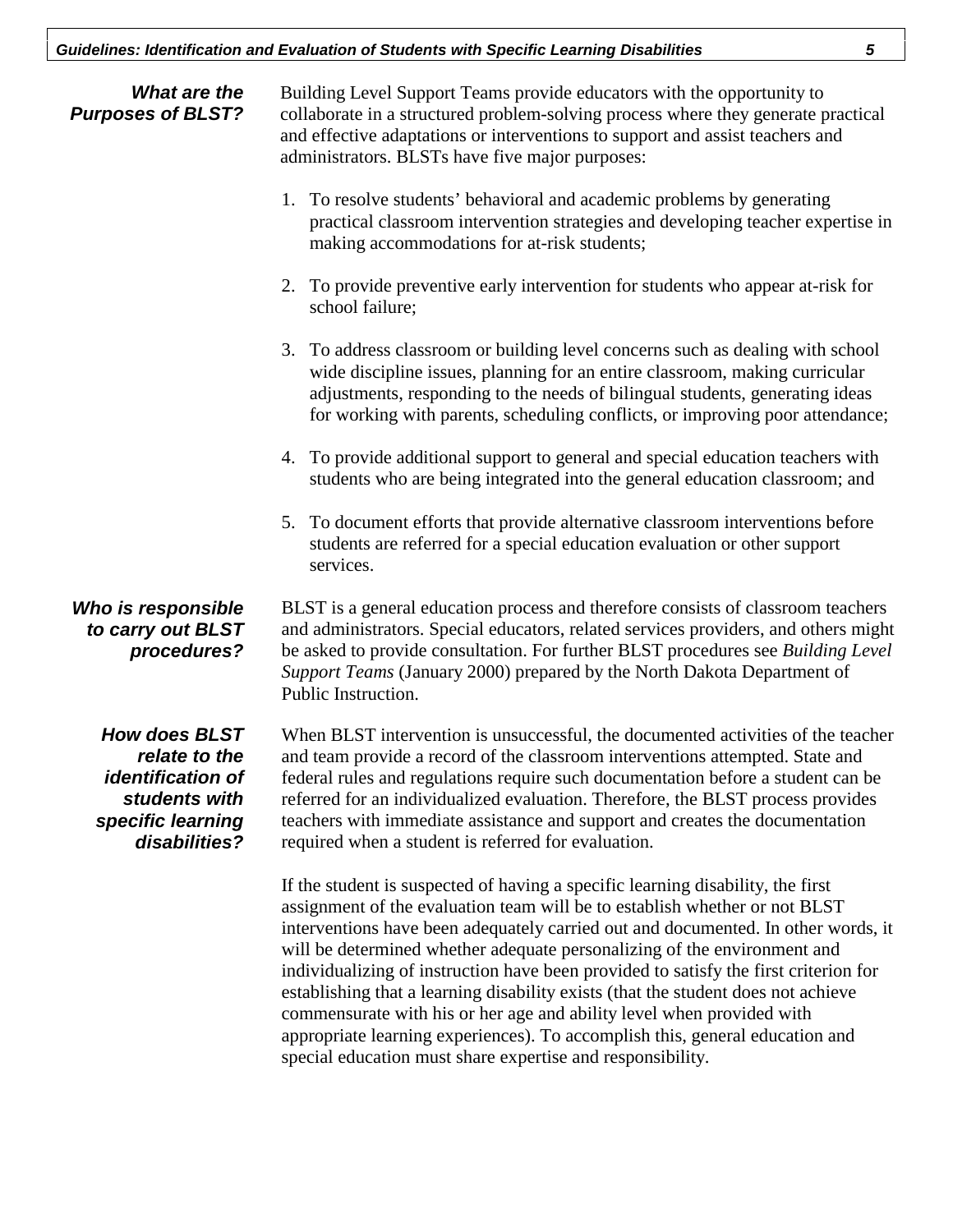**When is it necessary to initiate a special education evaluation simultaneously with BLST?**  In some situations, such as a student with a *severe* learning or behavior problem; a student moving into the school district; or a sudden change in the student's behavior; referral to a multidisciplinary special education team should *not* be delayed.

Although immediate referral is appropriate for such students, BLST activities should occur simultaneously with the referral procedures. Providing support for the classroom teacher while referral procedures are in progress, will result in immediate gains for the student while additional data are being gathered by the multidisciplinary team. Initiating classroom strategies to address the student's obvious needs may provide especially useful observational information to the multidisciplinary team in the formulation and completion of the Assessment Plan.

#### **Referral to Special Education**

 After the completion of BLST interventions, and if serious concerns still exist, a multidisciplinary evaluation team will be established to begin development of the Assessment Plan. The multidisciplinary team follows the evaluation process established by state guidelines and implemented by the school district. All due process procedures, must be followed when students are referred for special education services. See *Procedural Safeguards - Prior Written Notice and Parental Consent Procedures* (8/1/99), *Procedural Safeguards In Special Education for Children and Parents* (8/1/99), and a *Parent Guide to Special Education* (8/1/99) for use in providing parents with a full explanation of procedural safeguards.

#### **Steps in Evaluation**

 The Department of Public Instruction *Guidelines: Evaluation Process* (8/1/99) details federal regulations that apply to all aspects of the evaluation process. See also Appendix D, SLD Evaluation Process Checklist, in this document which includes additional required procedures for evaluating children with specific learning disabilities.

For the initial evaluation of a student with a specific learning disability, all of the following steps must be completed, but not necessarily in the sequence presented here.

- 1. Determine achievement level using formal and/or informal measures. Note that this step may be completed using informal measures only.
- 2. Determine ability level using a valid and reliable standardized measure of intellectual or cognitive ability administered by trained personnel *or* in the case of students whose ethnic group is not represented in the normed sample of the standardized test, using an appropriate alternate method.
- 3. Validate the impact on the child's progress in the general curriculum by conducting a minimum of one classroom observation. Three observations are recommended to verify patterns of learning and behavior.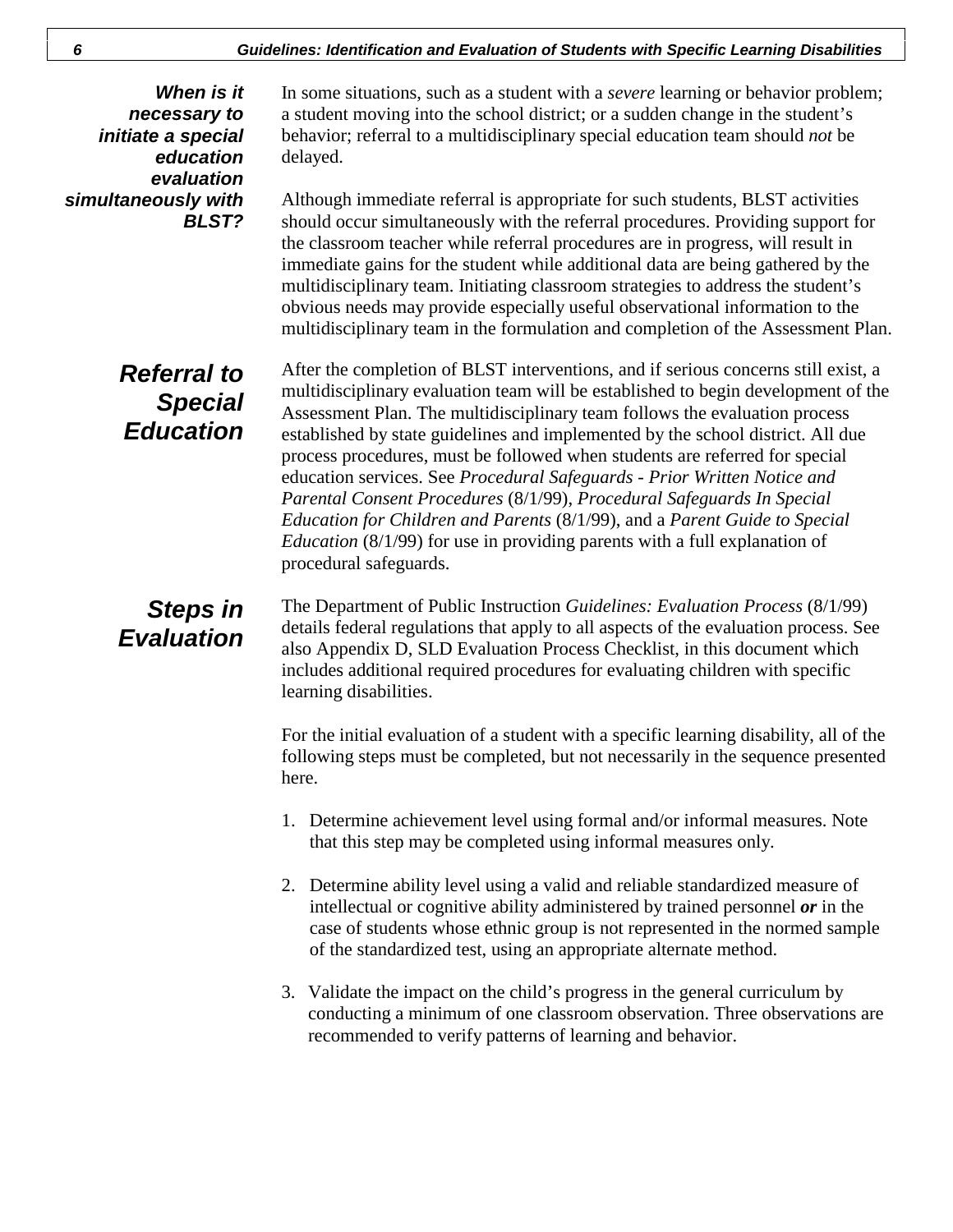4. Determine the discrepancy between ability and achievement. 5. Determine the primary disability. All of the steps must be completed as outlined in each student's Assessment Plan before it can be determined whether the student meets the criteria of a severe discrepancy between achievement and ability as stated in the federal regulations:

*The student has a severe discrepancy between achievement and intellectual or cognitive ability in one or more of the following areas:* 

- *Oral expression*
- *Listening comprehension*
- *Written expression*
- *Basic reading skill*
- *Reading comprehension*
- *Mathematics calculation*
- *Mathematics reasoning*

| Sec. 300.540 | <b>Additional team members.</b>                                                                     |
|--------------|-----------------------------------------------------------------------------------------------------|
|              | The determination of whether a child suspected of having a specific learning disability is a child  |
|              | with a disability as defined in Sec. 300.7, must be made by the child's parents and a team of       |
|              | qualified professionals which must include--                                                        |
|              | $(a)(1)$ The child's regular teacher; or                                                            |
|              | (2) If the child does not have a regular teacher, a regular classroom teacher qualified to teach a  |
|              | child of his or her age; or                                                                         |
|              | (3) For a child of less than school age, an individual qualified by the SEA to teach a child of his |
|              | or her age; and                                                                                     |
|              | (b) At least one person qualified to conduct individual diagnostic examinations of children,        |
|              | such as a school psychologist, speech-language pathologist, or remedial reading teacher.            |
|              | (Authority: Sec. 5(b), Pub. L. 94-142)                                                              |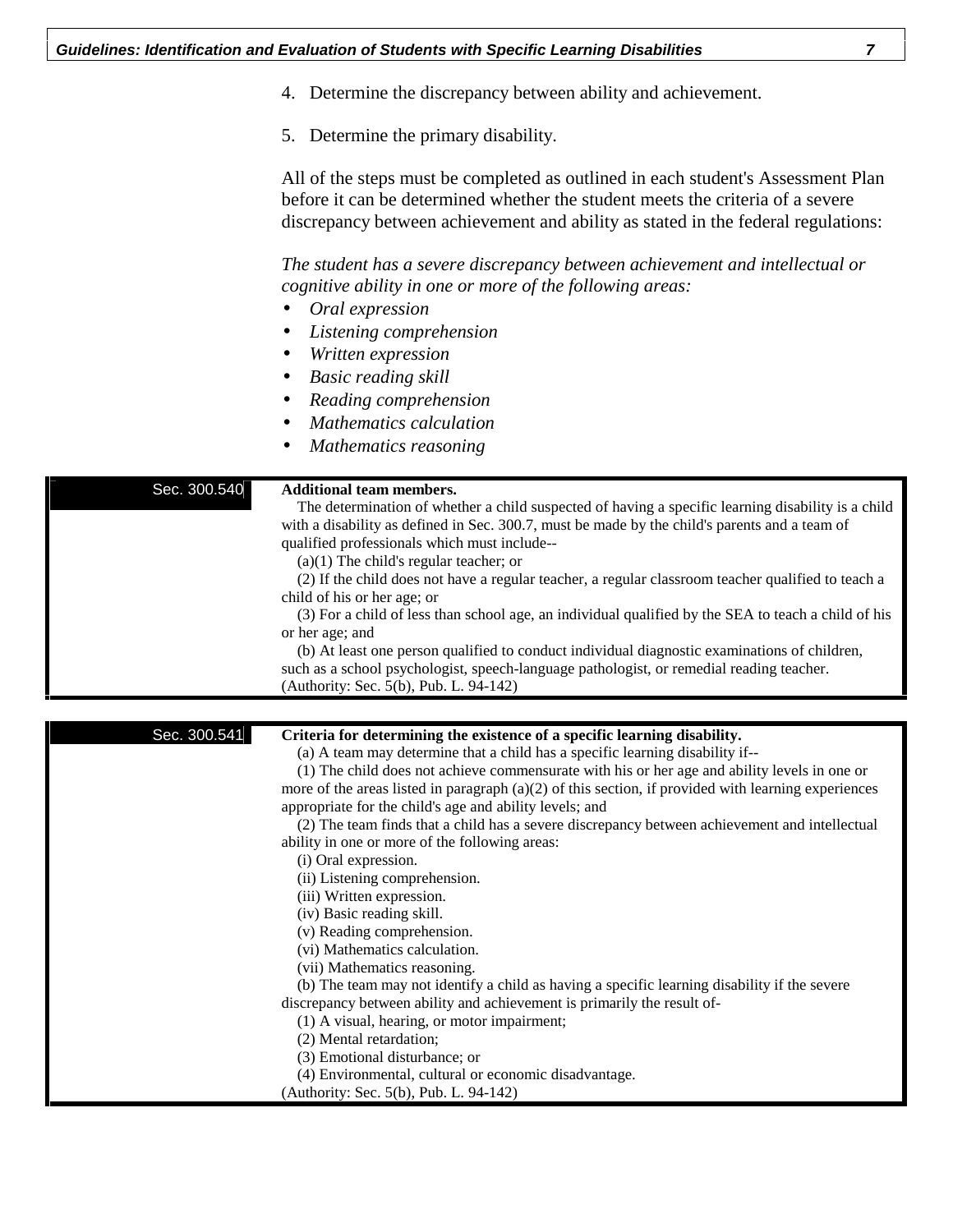### **Determining Achievement Level**

 The purpose of this evaluation step is to determine the level of academic skills that the student has attained. It is a necessary step for two purposes: 1) determining eligibility for placement, and 2) planning a program of services. To determine eligibility for special education, the multidisciplinary team must establish that a severe discrepancy exists between a student's ability and achievement levels. To plan appropriate services for any student whose performance is determined to fall below the expected level, IEP team must establish as specifically as possible the level of that student's skill development. This information is the basis for the present levels of educational performance in the Individualized Education Program (IEP).

 The analysis of the student's achievement level and classroom performance will determine whether the student requires specially designed instruction. Careful study of the variations in a student's achievement can make the difference between an appropriate and therefore successful program, or an inappropriate and unsuccessful school experience.

**Types of Evaluation Information Needed to Determine Achievement Level** 

Attainment is what an individual has learned, regardless of where it has been learned. Achievement is what has been learned as a result of instruction in the schools. Any test of factual information measures attainment; however, a test of factual information is an achievement test only if it measures what has been directly taught. Only achievement tests can be used to monitor pupil progress. (Salvia and Ysseldyke, 1991)  The Assessment Plan will define areas of information needed to determine the achievement level. Reviewing the current achievement level information will identify the additional information for which evaluation is required and avoid unnecessary procedures.

Multiple sources are needed to determine the student's level of achievement. Some examples are listed below. The multidisciplinary team will decide which sources of information are needed for a specific student.

1. Classroom performance

 Information regarding the student's classroom performance can be obtained through several informal measures, such as those listed below. See Appendix C for further information.

- Observation
- Work sample analysis
- Task analysis
- Inventories
- Criterion-referenced tests
- Diagnostic probes
- Diagnostic teaching
- Checklists
- Rating scales
- Questionnaires
- Error analysis (for example, miscue analysis in reading)
- Cloze procedure for reading comprehension
- Informal Reading Inventories
- 2. If a specific learning disability is suspected, a minimum of one classroom observation is a required part of the evaluation process.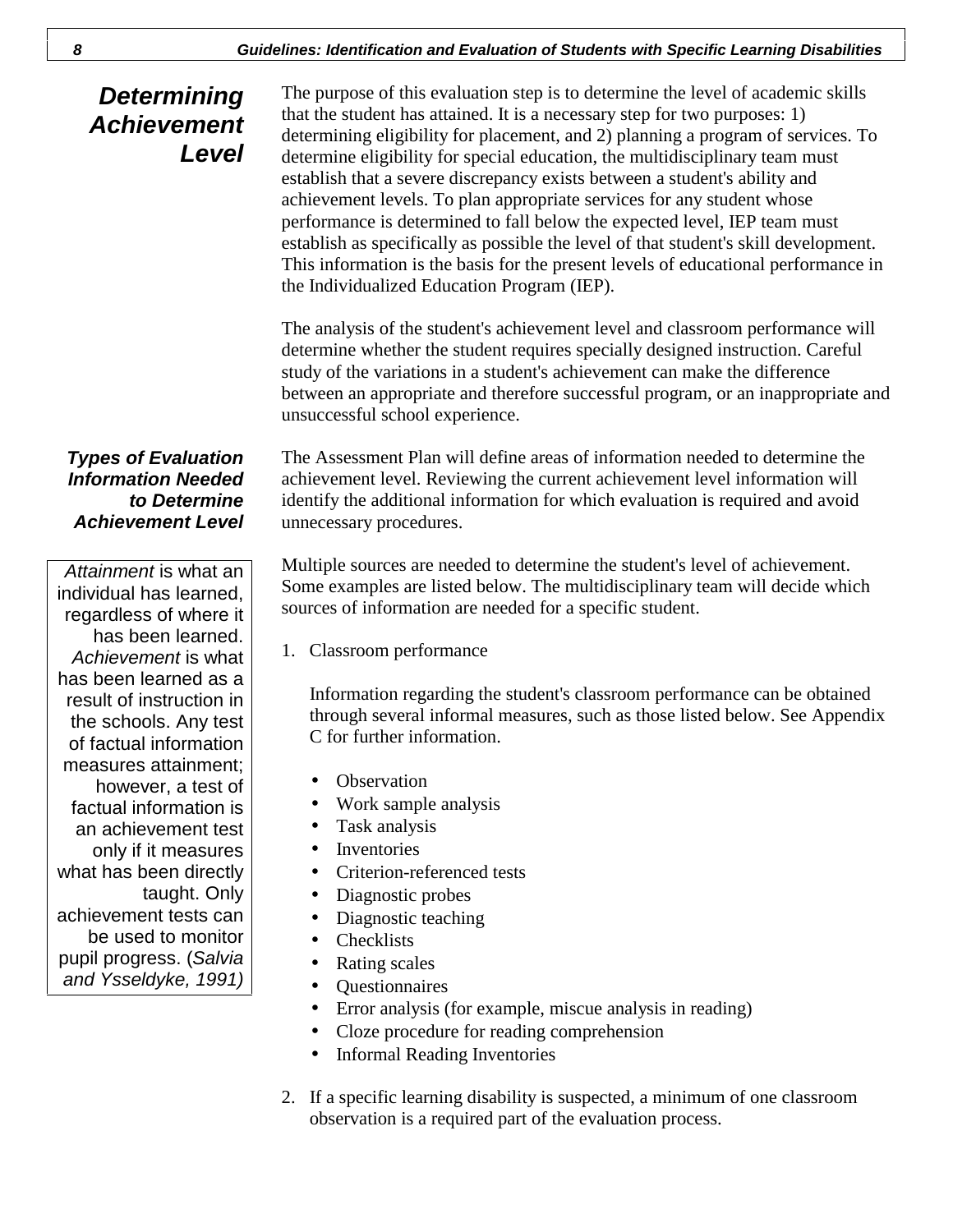| Sec. 300-542 | Observation.                                                                                     |
|--------------|--------------------------------------------------------------------------------------------------|
|              | (a) At least one team member other than the child's regular teacher shall observe the child's    |
|              | academic performance in the regular classroom setting.                                           |
|              | (b) In the case of a child of less than school age or out of school, a team member shall observe |
|              | the child in an environment appropriate for a child of that age.                                 |
|              | (Authority: Sec. 5(b), Pub. L. 94-142)                                                           |

3. Information from teachers, parents, and others

IDEA 97 emphasizes the importance of participation by general education teachers and parents in the evaluation process. Information from parents, teachers, and others can be obtained through written or oral interviews, in addition to the information available in the documents presented as part of the referral from the BLST.

Examples of information parents may be asked to provide are listed below.

- How well the student understands and follows directions in doing home chores, running errands, or conveying telephone messages
- Under what conditions the student appears to be most or least attentive
- Academic skills the student performs independently such as reading the directions for assembling a toy or playing a game, earning and handling money, writing letters, computer skills, completing projects that extend over a period of time
- Social and behavioral skills
- Any relevant medical or psychological information
- Culture, ethnic and family background
- Economic and environmental issues that may be impacting school performance

Examples of information teachers may contribute are listed below.

- The student's participation in class discussion
- The student's ability to attend to task
- The student's academic, social, and behavioral strengths
- The student's preferred learning styles
- Work initiation and completion
- Other factors that may be inhibiting or enhancing academic performance
- Academic, social and behavioral concerns
- The student's interests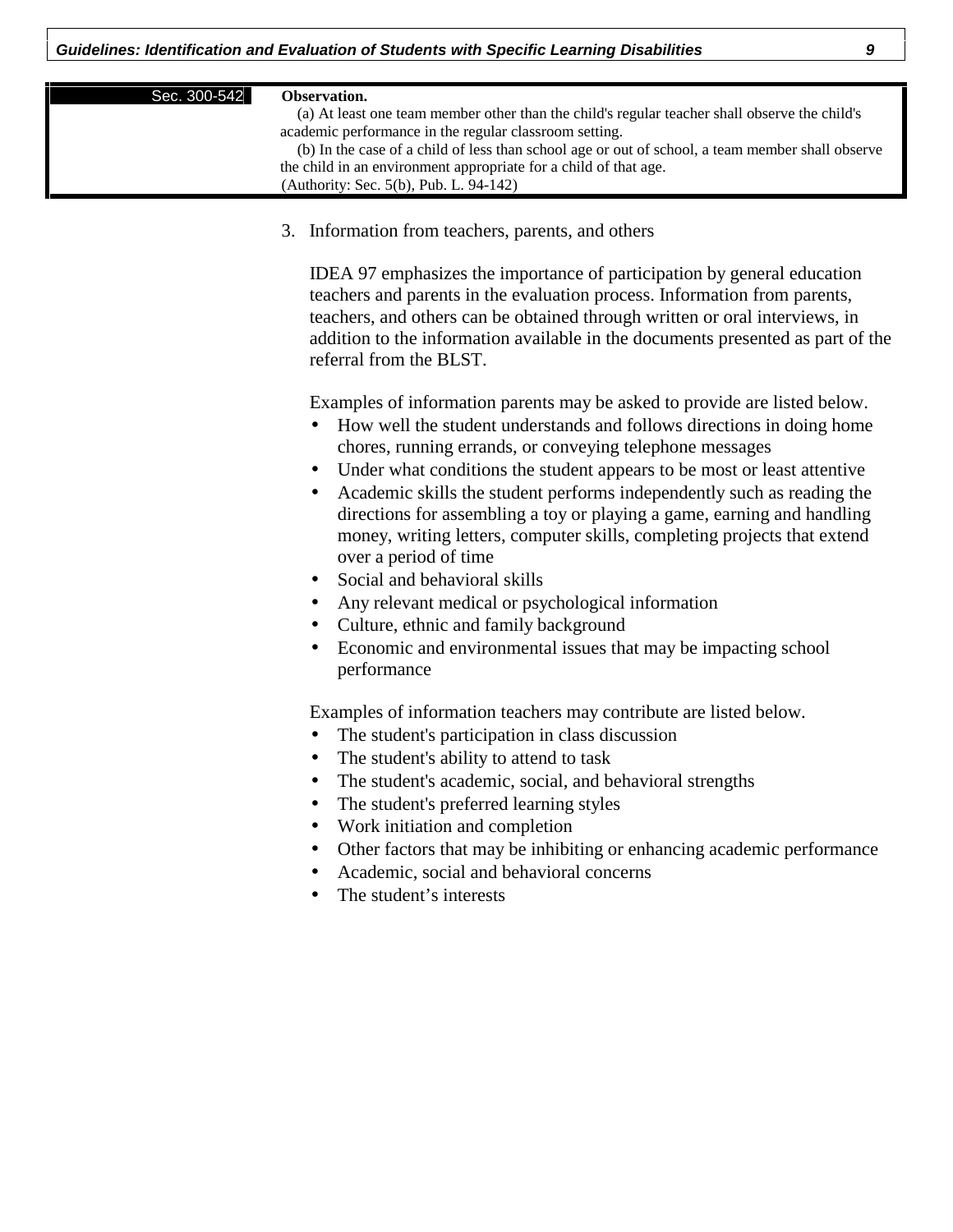| Standardized                                 | 4. Standardized achievement tests                                                                                                                              |
|----------------------------------------------|----------------------------------------------------------------------------------------------------------------------------------------------------------------|
| achievement testing                          |                                                                                                                                                                |
| should be regarded as<br>a type of screening | The instructional needs of a student cannot be determined by standardized<br>tests alone. Also, it cannot be assumed that the skills assessed will necessarily |
| rather than an actual                        | be the same as the skills the student is expected to gain from the classroom                                                                                   |
| indication of a                              | curriculum. Standardized test results must be used in combination with                                                                                         |
| student's achievement                        | informal information gathered from other sources. Although it is generally                                                                                     |
| level.                                       | understood that scores on achievement tests cannot be viewed as an actual                                                                                      |
|                                              | level of achievement, such scores are often quoted as though as if they are.<br>Instead, such information should be used only in combination with other        |
|                                              | sources of information in determining an estimated range of skill                                                                                              |
|                                              | achievement. The best use of standardized test results is in suggesting areas                                                                                  |
|                                              | for further observation and study.                                                                                                                             |
|                                              | If there are substantial cultural differences in a student's language or exposure to                                                                           |
|                                              | concepts included in the test, the team cannot conclude that the test scores                                                                                   |
|                                              | represent the individual's achievement. In this situation, the standardized<br>achievement test lacks validity for such individuals and should not be used, or |
|                                              | used only with extreme caution. This situation must be noted in the Integrated                                                                                 |
|                                              | Written Assessment Report.                                                                                                                                     |
| <b>Interpreting</b>                          | The evaluation process is meant to be an analysis of each student's unique                                                                                     |
| <b>Achievement</b>                           | learning level. The following practices must be observed when interpreting                                                                                     |
| <b>Information</b>                           | achievement information.                                                                                                                                       |
|                                              | 1. State the student's achievement level as a range (e.g., average, above/below                                                                                |
|                                              | average) rather than a specific score, grade level, or percentile. The estimated                                                                               |
|                                              | range of achievement can then be compared with the estimated range of<br>ability.                                                                              |
|                                              |                                                                                                                                                                |
|                                              | 2. Although not all of the information sources outlined earlier in this section will                                                                           |
|                                              | need to be used for each student, it is important that all of the significant<br>information be gathered, documented, and carefully considered. It is the      |
|                                              | multidisciplinary team's responsibility to weigh the significance of                                                                                           |
|                                              | information obtained through any of the sources.                                                                                                               |
| <b>Determination</b>                         | Central to the concept of specific learning disabilities is the theory that                                                                                    |
| of Ability Level                             | individuals are prevented by those disabilities from acquiring skills they                                                                                     |
|                                              | otherwise are able to learn.                                                                                                                                   |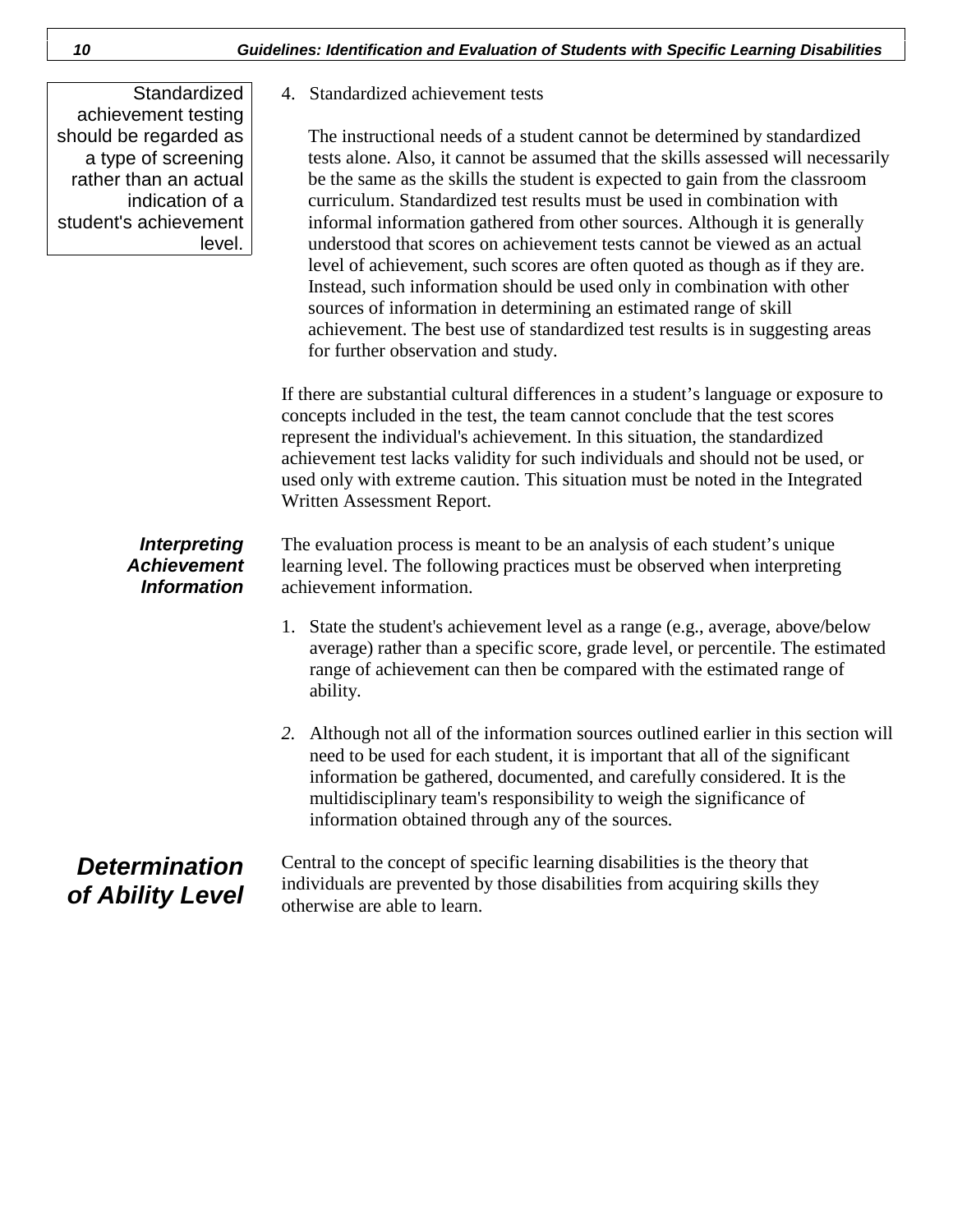#### **Administration of Standardized Tests**

Ability is the quality of being able to do something; physical, mental, financial, or legal power to perform; a natural or acquired skill or talent. (American Heritage Dictionary, 1985)

Reliability is the extent to which it is possible to generalize from an observation of a specific behavior observed at a specific time by a specific person to observations conducted on similar behavior, at different times, or by different observers. Validity is the extent to which a test measures what its authors or users claim it measures. Specifically, test validity concerns the appropriateness of the inferences that can be made on the basis of test results. (Salvia and Ysseldyke, 1991)  Reliable, valid, intellectual or cognitive ability tests (e.g., Wechsler Intelligence Scales for Children – Revised (WISC-R), and Stanford-Binet) can be administered and interpreted only by qualified personnel who have been appropriately trained. Standardized tests must be validated for the specific purpose for which they are used and must be administered by trained and knowledgeable personnel in accordance with any instructions provided by the producers of the test.

Cognitive ability tests used to estimate ability may be verbal and/or performance tests. Verbal abilities are more typically highly correlated with language learning, therefore it is especially important to remember that a verbal test score may be affected by a specific learning disability. The verbal test scores of a student with specific learning disabilities that affect oral language are not an accurate indicator of the student's general learning ability. Use of verbal test scores in such instances might eliminate from learning disabilities services those students most in need. For example, if a student with deficient oral language requiring extensive programming in language and conceptual areas is not identified as having a learning disability, that student would not receive this type of service emphasis and would therefore be deprived of an appropriate education.

When either the verbal or performance score is substantially lower than the other, the low score will exert a masking effect upon the full scale or composite score. The test administrator may recommend, therefore, that the higher score be used in the calculation of severe discrepancy. This higher score will be the frame of reference when the team determines whether a specific learning disability exists.

Other standardized tests of ability (e.g., cognitive section of the Woodcock-Johnson) administered by qualified personnel may be used when there is limited or no access to a school psychologist. It is critical that personnel be trained in both administration and interpretation of the specific instrument used.

| Sec. 500.532 | <b>Evaluation Procedures.</b> Each public agency shall ensure, at a minimum, that the following        |
|--------------|--------------------------------------------------------------------------------------------------------|
|              | requirements are met:                                                                                  |
|              | (e) Tests are selected and administered so as best to ensure that if a test is administered to a child |
|              | with impaired sensory, manual, or speaking skills, the test results accurately reflect the child's     |
|              | aptitude or achievement level or whatever other factors the test purports to measure, rather than      |
|              | reflecting the child's impaired sensory, manual, or speaking skills (unless those skills are the       |
|              | factors that the test purports to measure).                                                            |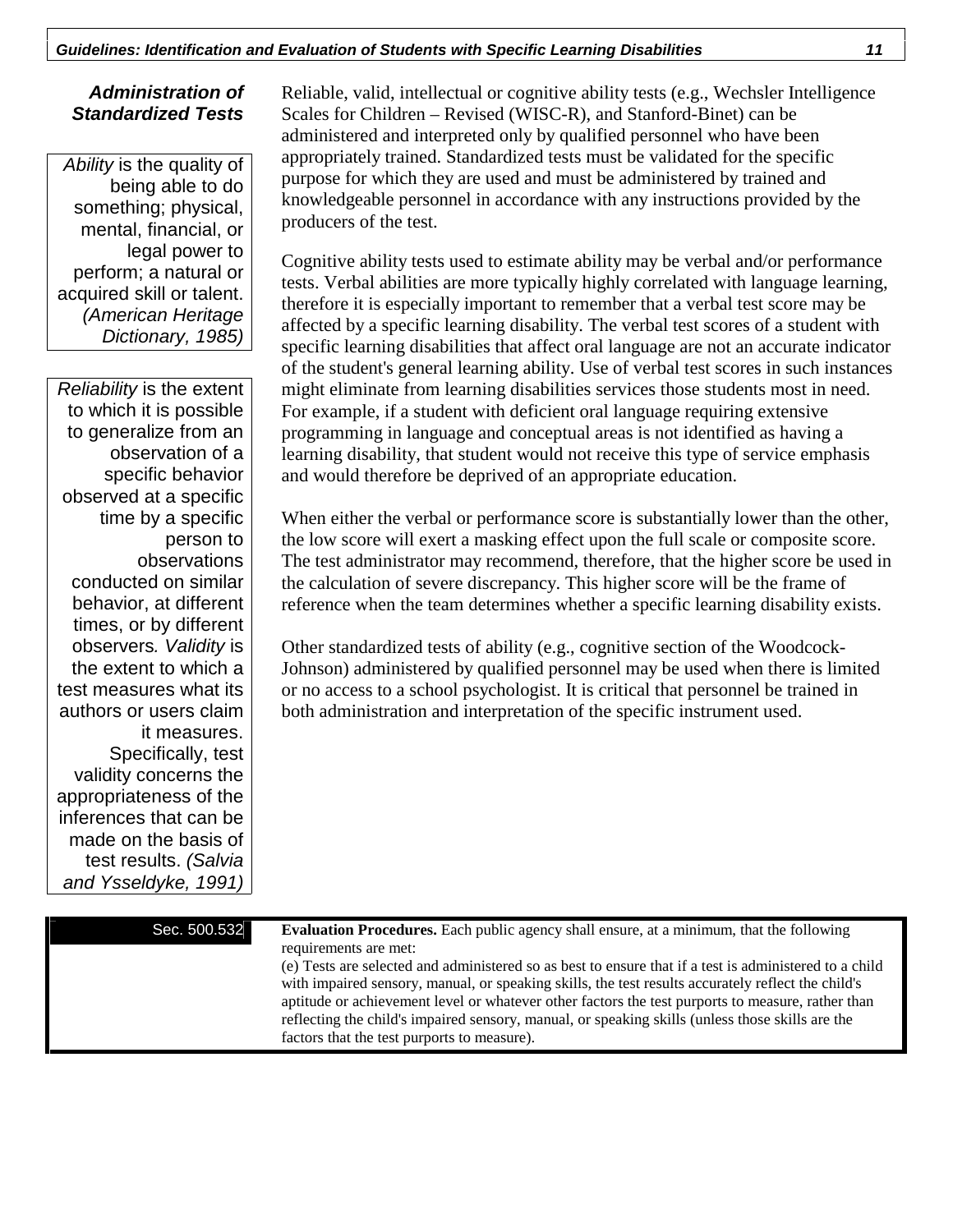| Influences of<br><b>Social or Cultural</b><br><b>Background</b> | It cannot be concluded that test scores represent the individual's learning ability if<br>the child's culture, language, or environmental exposures are substantially<br>different from that inherent in the test instrument The intellectual or cognitive<br>ability test lacks validity for such individuals. (Further information regarding<br>culture, environment, or economic disadvantage is found in Appendix A.) |
|-----------------------------------------------------------------|---------------------------------------------------------------------------------------------------------------------------------------------------------------------------------------------------------------------------------------------------------------------------------------------------------------------------------------------------------------------------------------------------------------------------|
| Sec. 300.532 (a) (2)                                            | <b>Evaluation Procedures.</b> Each public agency shall ensure, at a minimum, that the following<br>requirements are met:<br>(2) Materials and procedures used to assess a child with limited English proficiency are selected<br>and administered to ensure that they measure the extent to which the child has a disability and<br>needs special education, rather than measuring the child's English language skills.   |

 Extreme caution should be used when the student's ethnic group is not adequately represented in the norm sample. Information about the norm sample can be found in the test manual. Tribal and regional differences must be considered in determining whether the norm sample is representative when used for Native American students. For example, Turtle Mt. Chippewa norms would not necessarily be applicable to the Mandan-Arikara-Hidatsa people.

 When the student's ethnic group is not adequately represented in the norm sample, alternative testing methods, such as those below, should be used.

- Curriculum Based Assessment/Measurement
- Criterion Referenced Test
- Informal Inventories
- Observations
- Checklists
- Portfolios/work samples
- Ecological assessment

**Drawing a Conclusion About a Student's Ability Level**

 An estimate of ability level cannot be based solely on test results. Teacher report, observations of classroom performance by someone other than the student's teacher, and the parents' observations all contribute information to be considered in determining ability level.

Many education professionals are accustomed to relying on standardized intellectual or cognitive ability tests when determining an individual's ability level. The need for extreme caution in the interpretation of test findings is reemphasized here. An estimated *range of ability level* (e.g., average, above average), rather than using one score, should be determined after considering all sources of information.

It is possible that the more severe and pervasive the disability, the greater the effect may be on the student's ability test scores, and the more critical it becomes to rely on information other than test scores in determining ability level. Students suspected of having a specific learning disability must be observed in a variety of situations to seek out specific ways in which true ability can be demonstrated.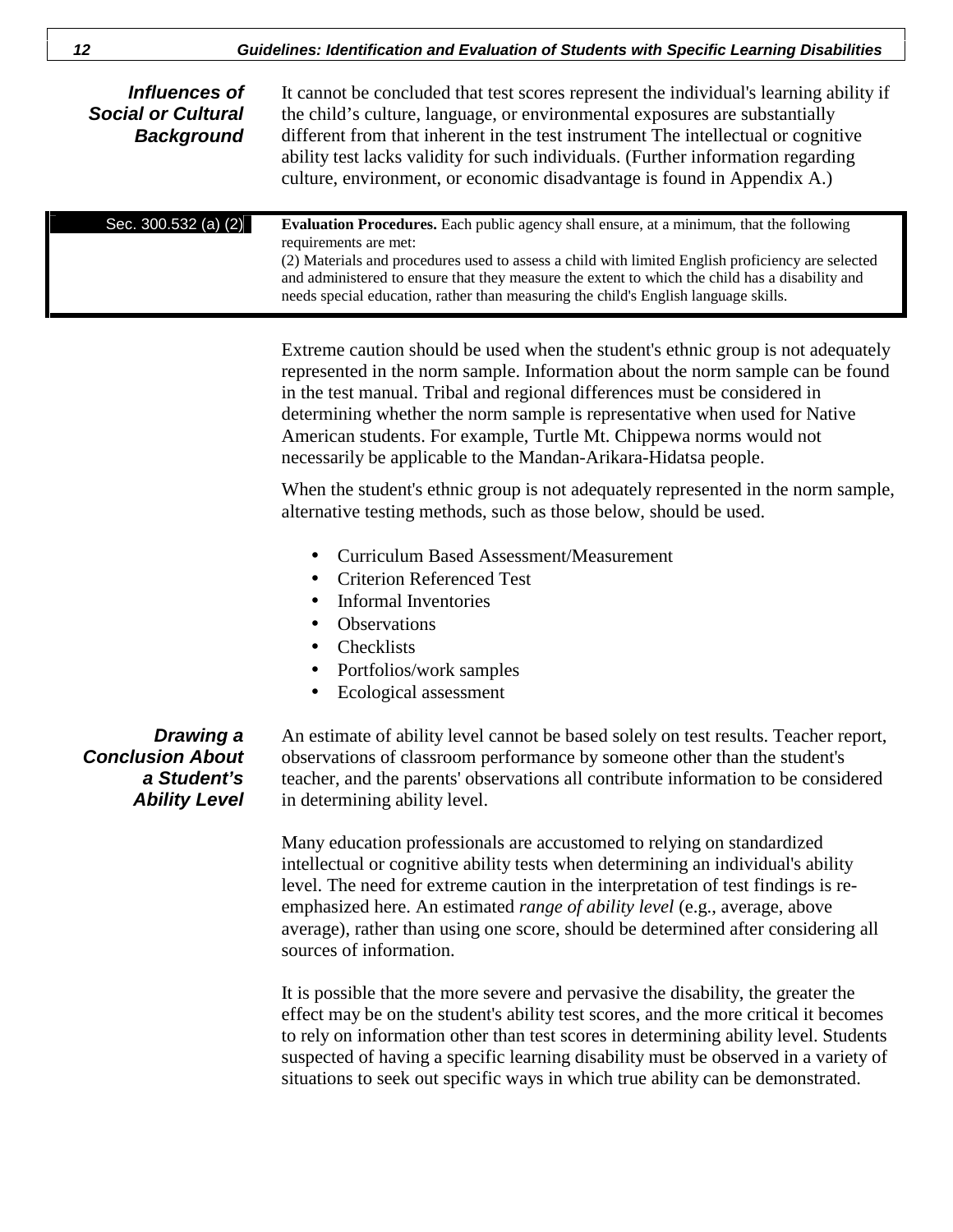#### **Determination of Severe Discrepancy**

 To identify a student as having a specific learning disability a multidisciplinary team must determine that the student is not functioning commensurate with age and ability, and *that a severe discrepancy exists between achievement and ability.*

In determining whether the discrepancy between ability and achievement in a given academic area is severe, the team should consider the impact the discrepancy in that area has on the student's total functioning. When information from all sources is analyzed (e.g., teacher and parent observations) patterns of functioning, areas of need across settings and student compensation strategies, may emerge. This type of responsive analysis, i.e., analyzing the way the student responds to the demands of his/her environment, and identifying changes required for the student to succeed, will help the team arrive at:

- The impact the discrepancy has on the student's total functioning, and
- Whether the discrepancy is correctable without special education.

 When cognitive ability and achievement results are determined to be valid, reliable, and an accurate and comprehensive representation of the student's overall functioning, a comparison of the range of cognitive ability with the range of achievement is appropriate. Based on all of the assessment results, the multidisciplinary team determines whether a severe discrepancy exists between ability and achievement. In making this determination, the following questions should be addressed.

- 1. Is there a significant gap between the student's performance on the measure of intellectual or cognitive ability and the measures of achievement? Note that the professional judgement of the team will be used to determine whether the discrepancy is significant. This determination should occur when assessment results are shared and the Integrated Written Assessment Report is prepared.
- 2. Is there a significant gap between the student's performance on achievement measures in comparison to the average performance of the student's classroom peers? Note that this determination can only be made using measures based on the student's classroom curriculum.
- 3. If formal means are used to measure achievement, do informal results confirm or contradict the formal results? Note that informal/curriculum-based results should support formal results before a conclusion can be drawn about the student's performance in the area of achievement. If results of informal measures do not support formal results, the team should consider whether additional informal information should be gathered. When the team has all the information needed, professional judgement should be used to integrate and reconcile conflicting information and make a determination regarding the existence of a severe discrepancy.

**Estimated Achievement with Estimated Cognitive Ability** 

**Comparing** 

Professional judgment is decision-making based on the common body of knowledge expected from the education, training, and experience related to a profession.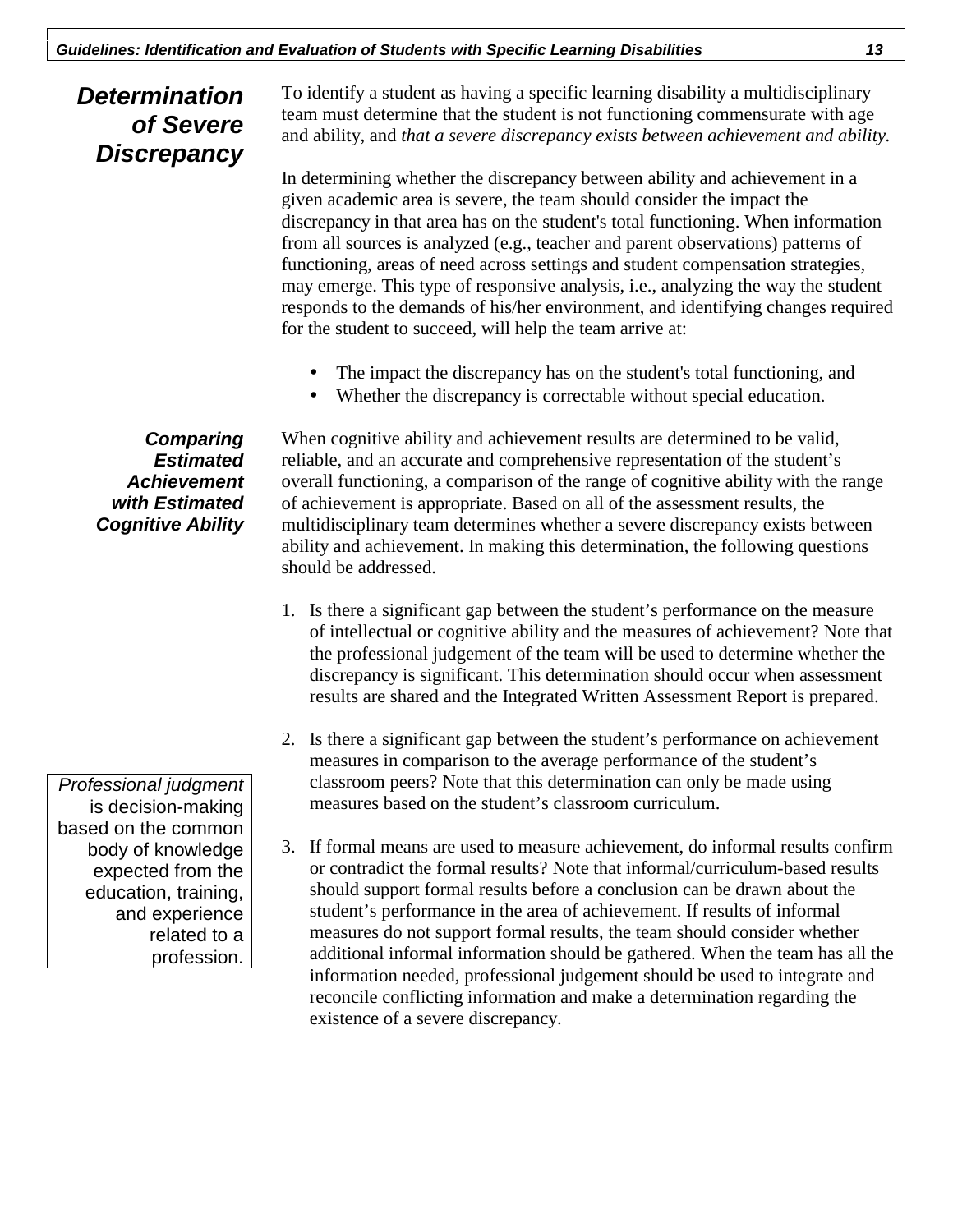| <b>Determining</b><br>the Primary<br><b>Disability</b><br><b>The Exclusionary</b><br><b>Clause</b> | An exclusionary clause in the regulations to determine that a student has a<br>specific learning disability states that the deficit must not be primarily the result<br>of mental retardation, sensory deficit, severe emotional disturbance or cultural,<br>environmental or economic disadvantage. The clause is not an absolute exclusion.<br>Learning disabilities often occur along with other disabilities or environmental<br>conditions. The National Joint Committee for Learning Disabilities, in 1983,<br>amended by the Interagency Committee on Learning Disabilities in 1988, |
|----------------------------------------------------------------------------------------------------|---------------------------------------------------------------------------------------------------------------------------------------------------------------------------------------------------------------------------------------------------------------------------------------------------------------------------------------------------------------------------------------------------------------------------------------------------------------------------------------------------------------------------------------------------------------------------------------------|
|                                                                                                    | clarified this concept by emphasizing that learning disabilities can occur with<br>other disabilities or depriving conditions. To determine a diagnosis of specific<br>learning disabilities when another disability is present, the student must show<br>difficulties over and above those that the other disability could have caused.                                                                                                                                                                                                                                                    |
| Sec. 300.541                                                                                       | Criteria for determining the existence of a specific learning disability.<br>(b) The team may not identify a child as having a specific learning disability if the severe<br>discrepancy between ability and achievement is primarily the result of--<br>(1) A visual, hearing, or motor impairment;<br>(2) Mental retardation;<br>(3) Emotional disturbance; or<br>(4) Environmental, cultural or economic disadvantage.<br>(Authority: Sec. 5(b), Pub. L. 94-142)                                                                                                                         |
|                                                                                                    | If the student has a displicity in addition to a specific loarning displicity the                                                                                                                                                                                                                                                                                                                                                                                                                                                                                                           |

 If the student has a disability in addition to a specific learning disability, the multidisciplinary team must document which has been established as the primary disability. The primary disability is the one that the team determines has the greatest impact on the student's classroom performance. Every suspected disability must be explored so that all of a student's unique needs are adequately analyzed and documented, and receive attention in the IEP planning process.

The team must state in the Integrated Written Assessment Report:

- 1. whether the student has mental retardation, sensory or motor impairment, emotional disturbance, or environmental, cultural or economic disadvantage and, if so;
- 2. whether that condition is the primary cause of the severe discrepancy.

 In addition to a severe discrepancy in one or more of the achievement areas, a specific learning disability is further defined by significant difficulties in one or more of the basic psychological processes essential to learning (e.g., attention, memory, language, and concept development). Difficulties in these processes that are intrinsic to the individual, coexist with severe discrepancy and the data from assessing these processes provide valuable prescriptive information for intervention, but should not necessarily be viewed as the sole, specific cause of a specific learning disability. It is important when considering these processes to identify strengths as well as needs to (1) further document the presence of intraindividual differences, (2) assist in establishing overall ability level, and (3) assist in intervention development.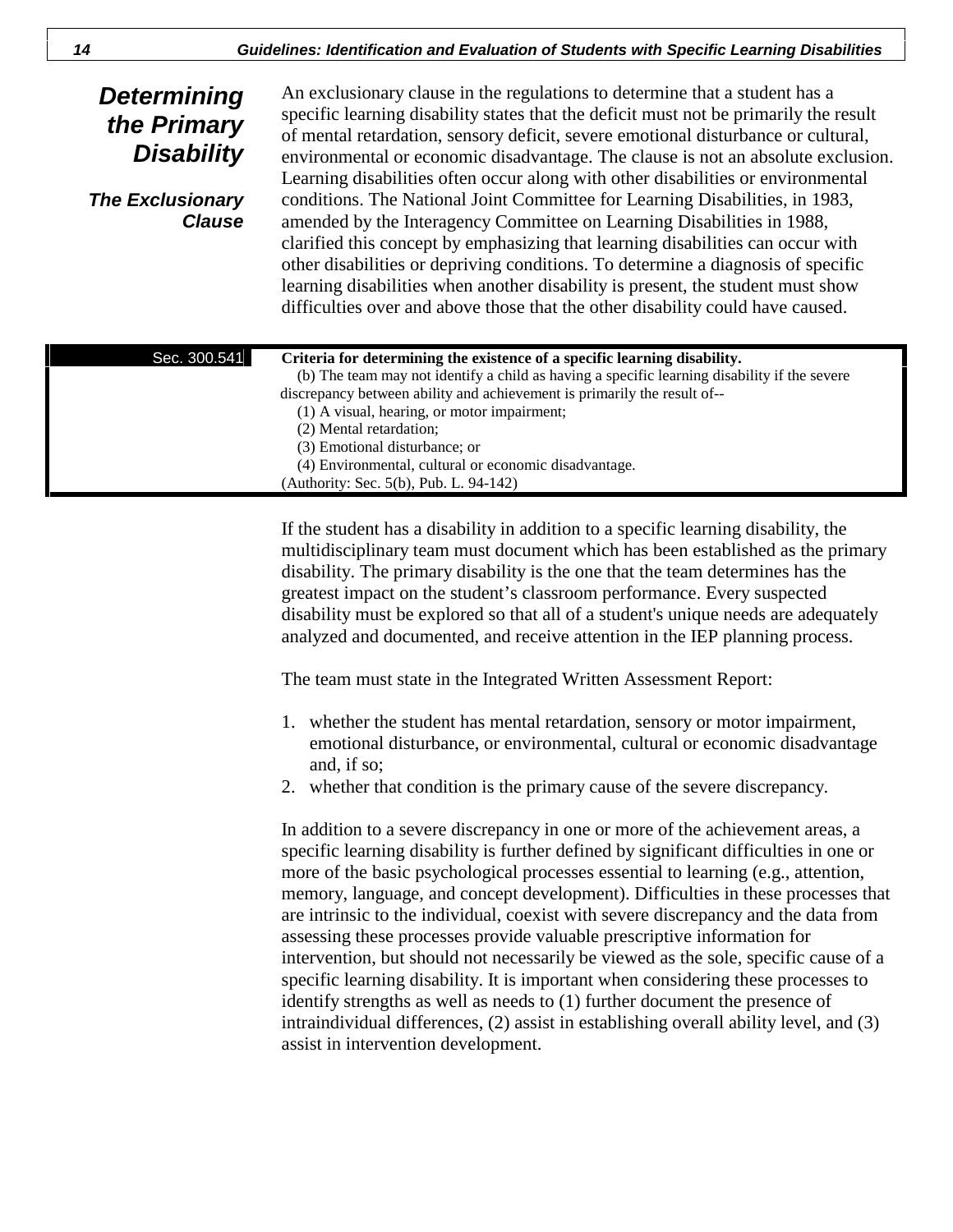#### **Preparing the Integrated Written Assessment Report**

 The multidisciplinary team will write a report that integrates findings from all sources. The Integrated Written Assessment Report (IWAR) must be written in a manner that is understandable to parents and other professionals; it should not reiterate test scores that are not meaningful to parents or others. The school must provide a copy of the IWAR and the documentation of determination of eligibility to the parents.

Additional requirements that must be included in the IWAR are part of the process when evaluating children with specific learning disabilities. Each of these components must be included in the written report. These requirements are also included in Appendix C. SLD Evaluation Process Checklist.

The IWAR for a child with a specific learning disability must include:

- A statement of *whether the child has a specific learning disability*;
- A description of the *basis for the determination* that the child has a specific learning disability;
- A statement about any *relevant behavior* noted during the *observation* and the relationship of that behavior to the child's academic functioning;
- A description of any educationally relevant *medical information*;
- A statement of whether there is a *severe discrepancy* between ability and achievement that is *not correctable* without special education and related services; and
- A statement of team determination concerning the effects of *environmental, cultural,* or *economic disadvantage*.

| Sec. 300-543 | Written report.                                                                                         |
|--------------|---------------------------------------------------------------------------------------------------------|
|              | (a) For a child suspected of having a specific learning disability, the documentation of the            |
|              | team's determination of eligibility, as required by Sec. $300.534(a)(2)$ , must include a statement of- |
|              | (1) Whether the child has a specific learning disability;                                               |
|              | (2) The basis for making the determination;                                                             |
|              | (3) The relevant behavior noted during the observation of the child;                                    |
|              | (4) The relationship of that behavior to the child's academic functioning;                              |
|              | (5) The educationally relevant medical findings, if any;                                                |
|              | (6) Whether there is a severe discrepancy between achievement and ability that is not                   |
|              | correctable without special education and related services; and                                         |
|              | (7) The determination of the team concerning the effects of environmental, cultural, or                 |
|              | economic disadvantage.                                                                                  |
|              | (b) Each team member shall certify in writing whether the report reflects his or her conclusion.        |
|              | If it does not reflect his or her conclusion, the team member must submit a separate statement          |
|              | presenting his or her conclusions.                                                                      |
|              | (Authority: Sec. 5(b), Pub. L. 94-142)                                                                  |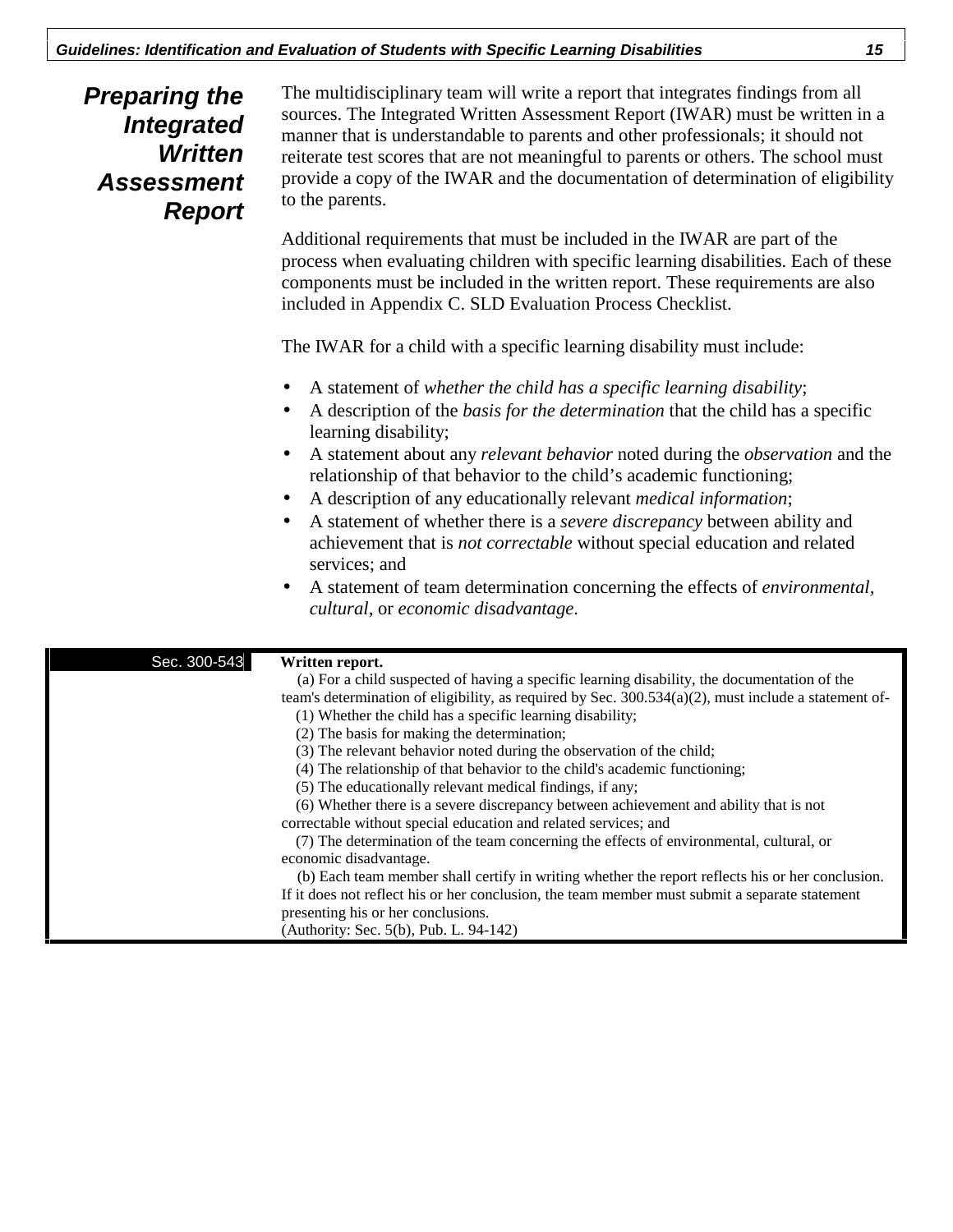- 
- **Appendix** A. OSEP Response to Letter of Inquiry<br>B. Assessment and Decision Making Assessment and Decision Making
	- C. SLD Evaluation Process Checklist
	- D. Best Practices:
		- Written Report Choice of Test Scores Kinds of Informal Assessments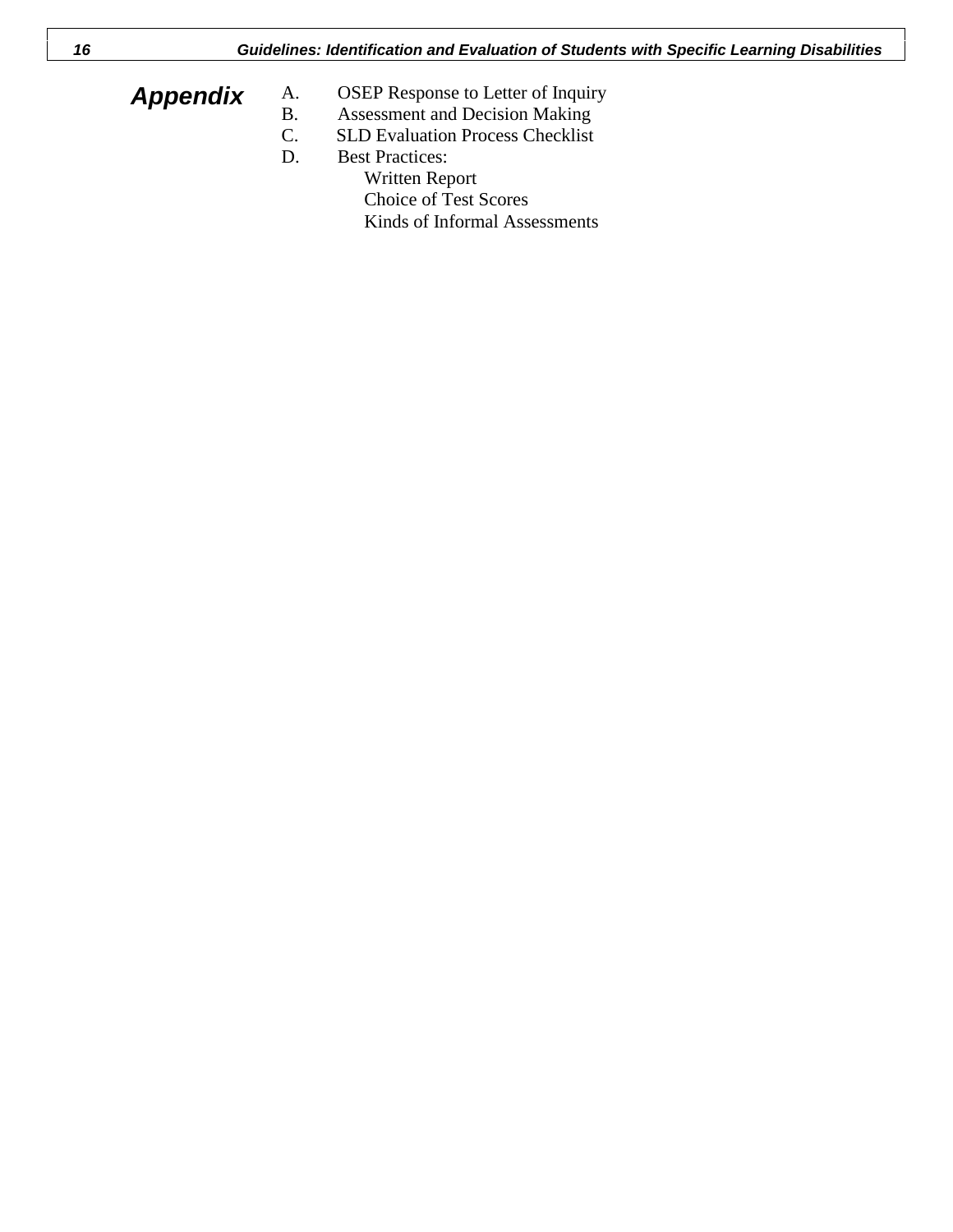# **NOTE!**

#### **These letters have been retyped for ease of reading. The original letters included the signatures of both parties.**

February 23, 1995 FY95-0393

Dr. Thomas Hehir, Director Office of Special Education Programs United States Department of Education 400 Maryland Ave. SW Washington DC 20202

RE: Letter of Inquiry Evaluation and Culture

Dear Dr. Hehir:

The purpose of this letter is to request clarification regarding 34 CFR 300.541(b)(4) which state:

- (b) The team may not identify a child as having a specific learning disability if the severe discrepancy between ability and achievement is primarily the result of
	- 1. A visual, hearing, or motor impairment;
	- 2. Mental retardation;
	- 3. Emotional disturbance; or
	- 4. Environmental, cultural or economic disadvantage.

In providing technical assistance to the Bureau of Indian Affairs the issues of environment, culture and economic disadvantages are always significant factors when evaluating a student for possible eligibility under special education or Section 504. Today, American Indian children are placed in classes for the cognitively delayed and learning disabled in greater proportions than Asian American, Hispanic, and Anglo children (O'Connell, 1987; Office of Technology Assessment, 1990). Environmental factors unique to Indian communities, physical problems common to Indian children, language differences and deficits, sociopolitical determinants, cultural differences, and social/personal domains may all influence the assessment process and outcome. (Dana, 1984; Conner and Ibrahim, 1989; McShane, 1980).

The following is an excerpt from a letter provided by a school psychologist at the Turtle Mountain Agency of the Bureau of Indian Affairs in North Dakota. This is typical of the discussions and concerns regarding evaluation on reservations throughout our service area:

"In eligibility decisions, the Multidisciplinary Team must consider whether the reasons for referral or placement of a student, i.e., low achievement, misbehavior, or academic delay, are the result of economic or environmental disadvantage or cultural or linguistic differences and determine if one or more of these conditions are causing the student to achieve lower, misbehave more, or have an academic delay.

There is no guidance given and little is written about the word culture and what was meant by this word when the regulations were written. Each person assumes that others know what it is, and they rule it out as a reason for the disability routinely. In fact, in the form we now use from BIA Multidisciplinary Team Summary Report there is one check off for all three of these considerations-environmental, cultural, and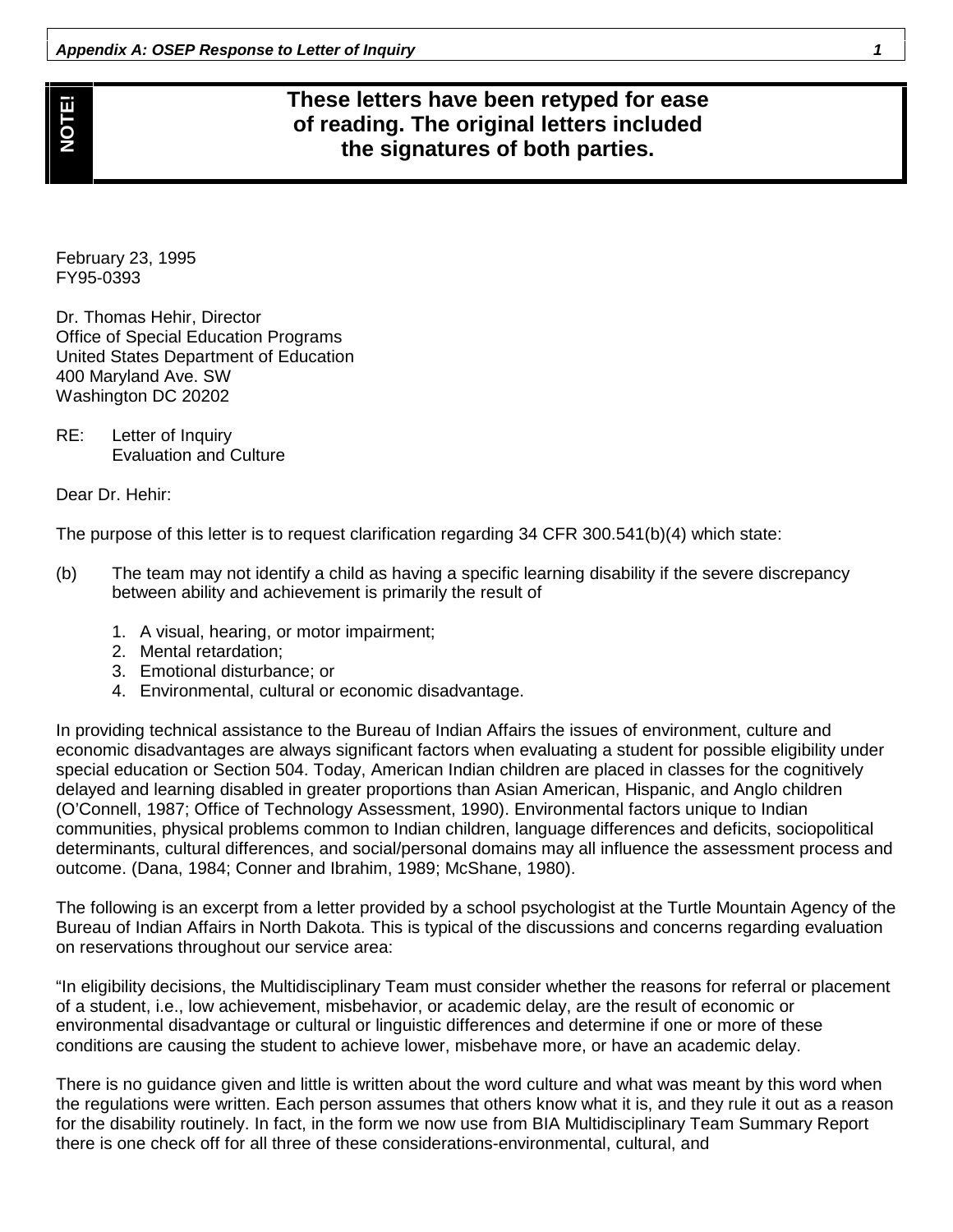economic disadvantage as if they were one concept. One side criticism is that culture should not be considered a disadvantage.

I've looked up just two definitions of culture to determine what this concept means and its relation to eligibility decisions.

Linton, 1945:

• The configuration of learned behavior and results of behavior whose components and elements are shared by members of a particular society.

Stephen Sanderson (1995) stated there is no universal agreement as to the meaning of this concept and defines culture in this way:

• Total life ways characteristic of the members of society, including tools, knowledge and patterned ways of thinking and acting, that are learned and shared and are not the direct product of biological inheritance.

He goes on to state that there are four primary characteristics of culture:

- 1. rests in symbols
- 2. is learned—does not depend on biological inheritance for transmission
- 3. is a system that is shared by members of society; and is representative of the members of a society considered collectively
- 4. is integrated—the component aspects fit together in such a way that they are consistent with one another.

Ethnicity has also been used in conjunction with culture. This has also been defined. Ethnicity is a term that seems to used to mean a group that is distinct from others based on cultural factors, rather than biological, as in racial differences."

Clarification to the questions listed below would assist in making proper decisions on eligibility to special education.

- 1. How does a Multidisciplinary Team really determine if culture, environment or economic disadvantage is the prime factor for the student's problems or if she/he is disabled and eligible for special education services?
- 2. Is it necessary to use standardized tests and determine severe discrepancy for American Indian students, since most do not include this group in the norming process and are invalid because of cultural issues?
- 3. How do we sort out the role of environment, language and culture in assessing student's performance on a standardized test?

The issues of culture, economic disadvantage and environment has been difficult for teams determining eligibility. The over-representation of minority students in special education is probably partially related to the evaluations inability to rule out these factors as causes for school problems.

Clarification of these questions and any other guidance will be extremely appreciated.

Sincerely,

John Copenhaver

JC/af

C: Paul Dauphinais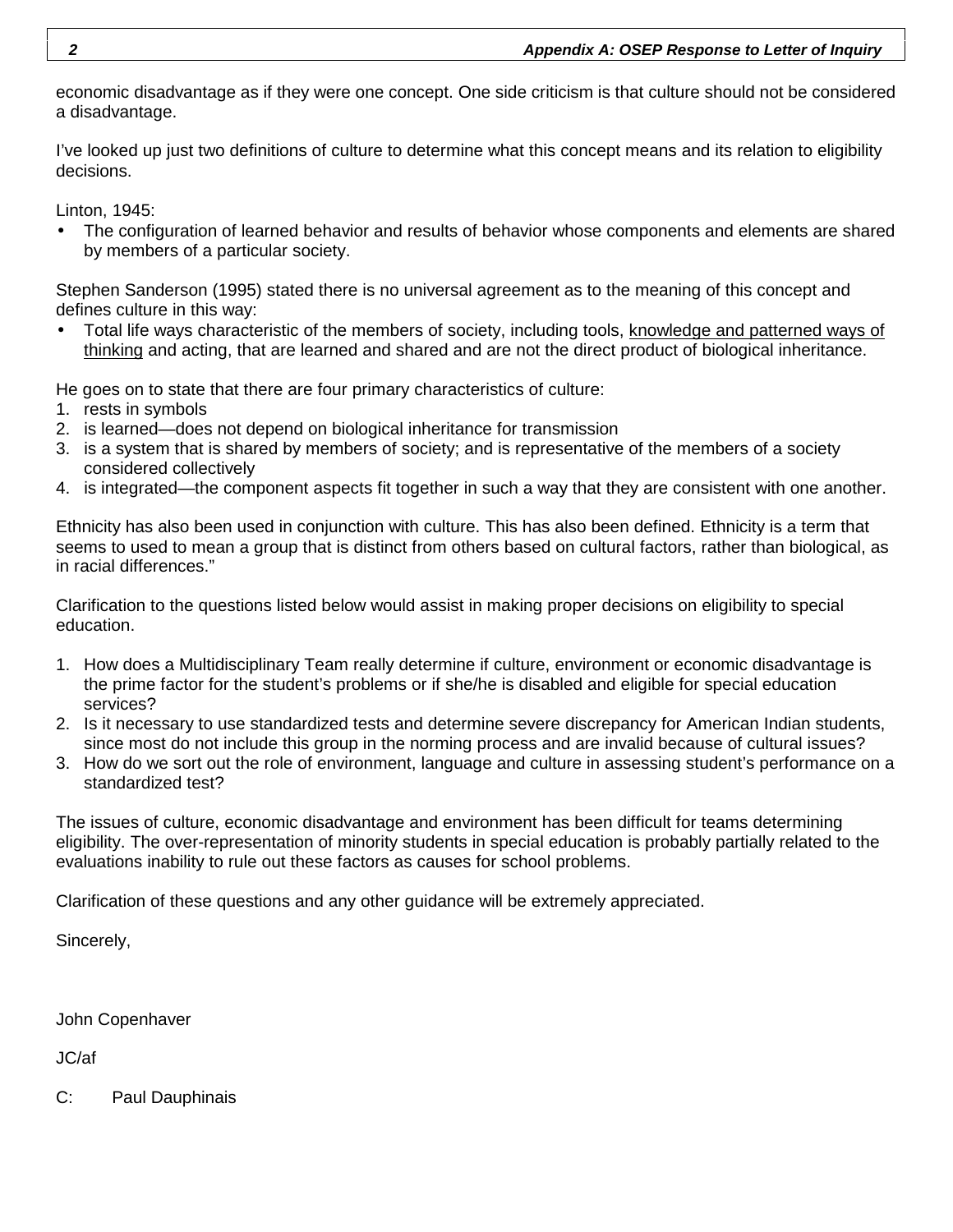#### **Appendix A: OSEP Response to Letter of Inquiry 3**

Mr. John Copenhaver Mountain Plains Regional Resource Center Utah State University 1780 North Research Parkway, Suite 112 Logan, Utah 84322-9620

Dear Mr. Copenhaver:

This is in response to your letters to the office of Special Education Programs dated February 23, 1995 and January 3, 1996. Please excuse the delay in issuing our response.

The focus of your inquiry is the regulation at 34 CFR §300.541(b)(4), which states:

- (b) The team may not identify a child as having a specific learning disability if the severe discrepancy between ability and achievement is primarily the result of:
	- 4. Environmental, cultural or economic disadvantage.

According to your letter, staff of the Bureau of Indian Affairs have experienced difficulties in applying this regulation to determine whether a student has a specific learning disability (SLD). Therefore, your letter asks the following questions:

1. How does a Multidisciplinary Team really determine if culture, environment or economic disadvantage is the prime factor for the student's problems or if she/he is disabled and eligible for special education services?

Part B of the Individuals with Disabilities Education Act (Part B) specifies that each student's evaluation must be made by a multidisciplinary team or group of persons, including at least one teacher or other specialist with knowledge in the area of suspected disability. 34 CFR §300.532(e). If a child is suspected of having a learning disability, the additional team members specified at 34 CFR §300.540 also must be included on this multidisciplinary team. The team must include in its evaluation report a determination of the effects of environmental, cultural, or economic disadvantage. 34 CFR §300.543(b)(7). In all instances, we believe that Part B contemplates that individual evaluation determinations must be made for each student. See 34 CFR §300.531 and §300.500(c).

We have found no explicit discussion of the issues raised by your inquiry in prior policy guidance. However, you may find instructive the following excerpt from the preamble to the final regulations on Procedures for Evaluating Specific Learning Disabilities, published in the Federal Register in 1977. In response to public comments seeking an explanation regarding the "procedural approach" taken in those regulations, the following response was provided by the former U.S. Office of Education:

**Response.** Those with specific learning disabilities may demonstrate their handicap through a variety of symptoms such as hyperactivity, distractibility, attention problems, concept association problems, etc. The end result of the effects of these symptoms is a severe discrepancy between achievement and ability. If there is no severe discrepancy between how much should have been learned and what has been learned, there would not be a disability in learning. However, other handicapping and sociological conditions may result in a discrepancy between ability and achievement. There are those for whom these conditions are the primary factors affecting achievement. In such cases, the severe discrepancy may be primarily the result of these factors and not of a severe learning problem. For the purpose of these regulations, when a severe discrepancy between ability and achievement exists which cannot be explained by the presence of other known factors that lead to such a discrepancy, the cause is believed to be a specific learning disability.

It was on this basic concept that these regulations were developed.

42 Fed. Reg. 65081, 65085 (Dec. 29, 1977) (emphasis added).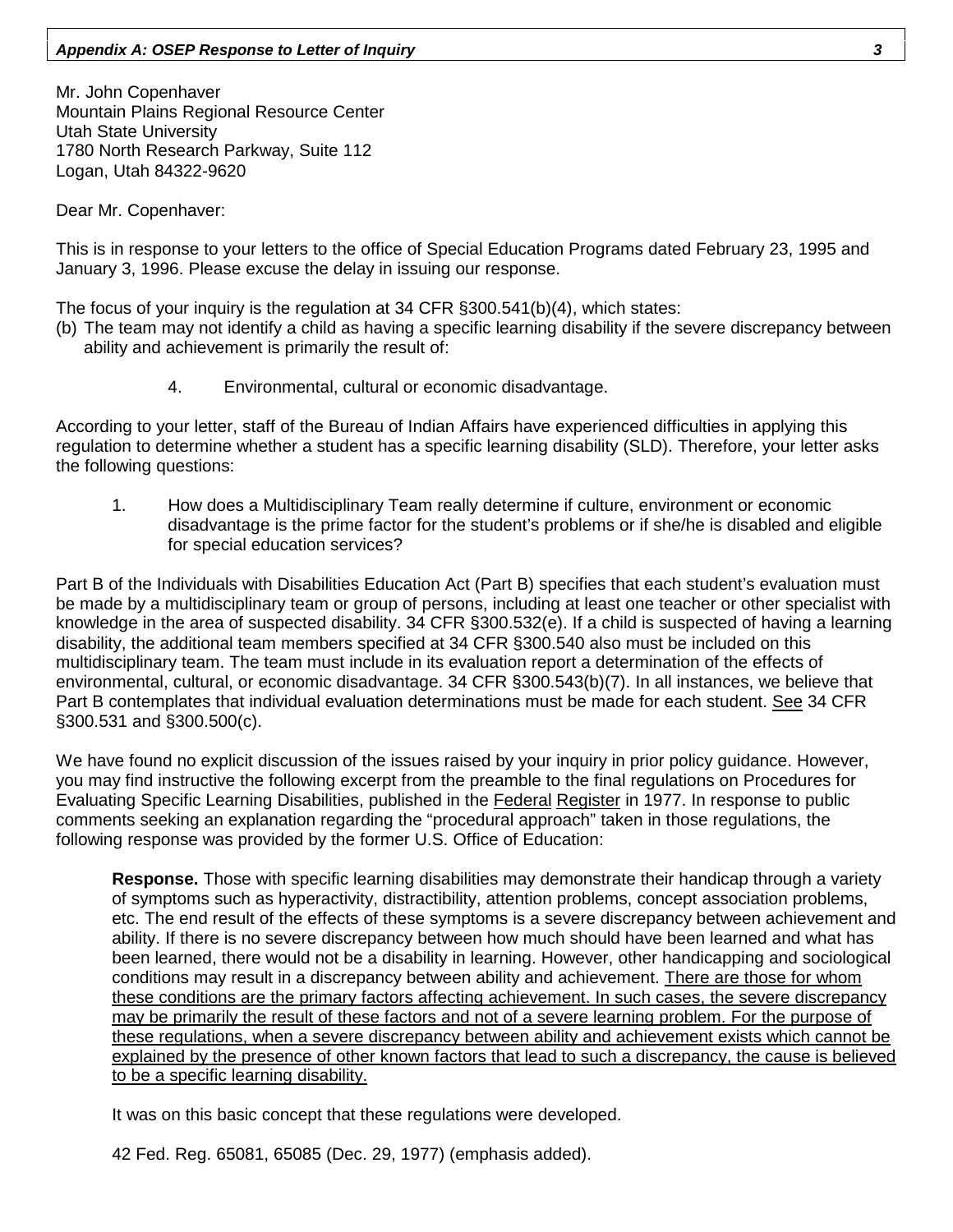This explanation suggests that while environmental, cultural, or economic disadvantage could be relevant to the team in determining whether a child has a specific learning disability, they cannot be the primary factors underlying the team's determination. However, the ultimate determination of the effects of environmental, cultural, and economic disadvantage on a student's learning problems are left to each student's evaluation team.

- 2. Is it necessary to use standardized tests and determine severe discrepancy for American Indian students, since most do not include this group in the norming process and are invalid because of cultural issues?
- 3. How do we sort out the role of environment, language and culture in assessing student's performance on a standardized test?

Because these questions are related, we have combined our response. As with your previous question, OSEP has not addressed these specific questions in prior policy guidance. Part B permits evaluations of students to be accomplished by means of testing or other evaluation materials. Section 300.532 of the Part B regulations specifies that, at a minimum, testing or other evaluation materials:

- (1) Are provided and administered in the child's native language or other mode of communication, unless it is clearly not feasible to do so;
- (2) Have been validated for the specific purpose for which they are used; and
- (3) Are administered by trained personnel in conformance with the instructions provided by their producer.

34 CFR §300.532(a)(1)-(3).

In addition, 34 CFR §300.530 requires that "[t]esting and evaluation materials and procedures used for the purposes of evaluation and placement…be selected and administered so as not to be racially or culturally discriminatory."

Whether evaluations are to be accomplished by means of testing or other evaluation materials is a matter left to the discretion of the student's multidisciplinary team, provided that the particular test or evaluation material satisfies the requirements at 34 CFR §§300.530, 300.532, and any other applicable State or local requirements. OSEP does not interpret 34 CFR §300.532(a)(2) to mean that tests or other evaluation materials must be validated for use for particular populations of students, but only for the specific purpose for which they are being used—i.e., measuring intelligence.

While you are familiar with a number of resources in this area, we thought you might find helpful the discussion of the effect of culture in the assessment of the presence of a disability in children contained in publications of the National Information Center on Children and Youth with Disabilities (NICHCY). In the event that you have not reviewed these publications previously, we have enclosed copies of two pertinent NICHCY publications for your information.

We hope that this explanation and the enclosed information are helpful to you. Thank you for taking the time to write and sharing these challenging issues with us.

Sincerely,

 Thomas Hehir **Director** Office of Special Education Programs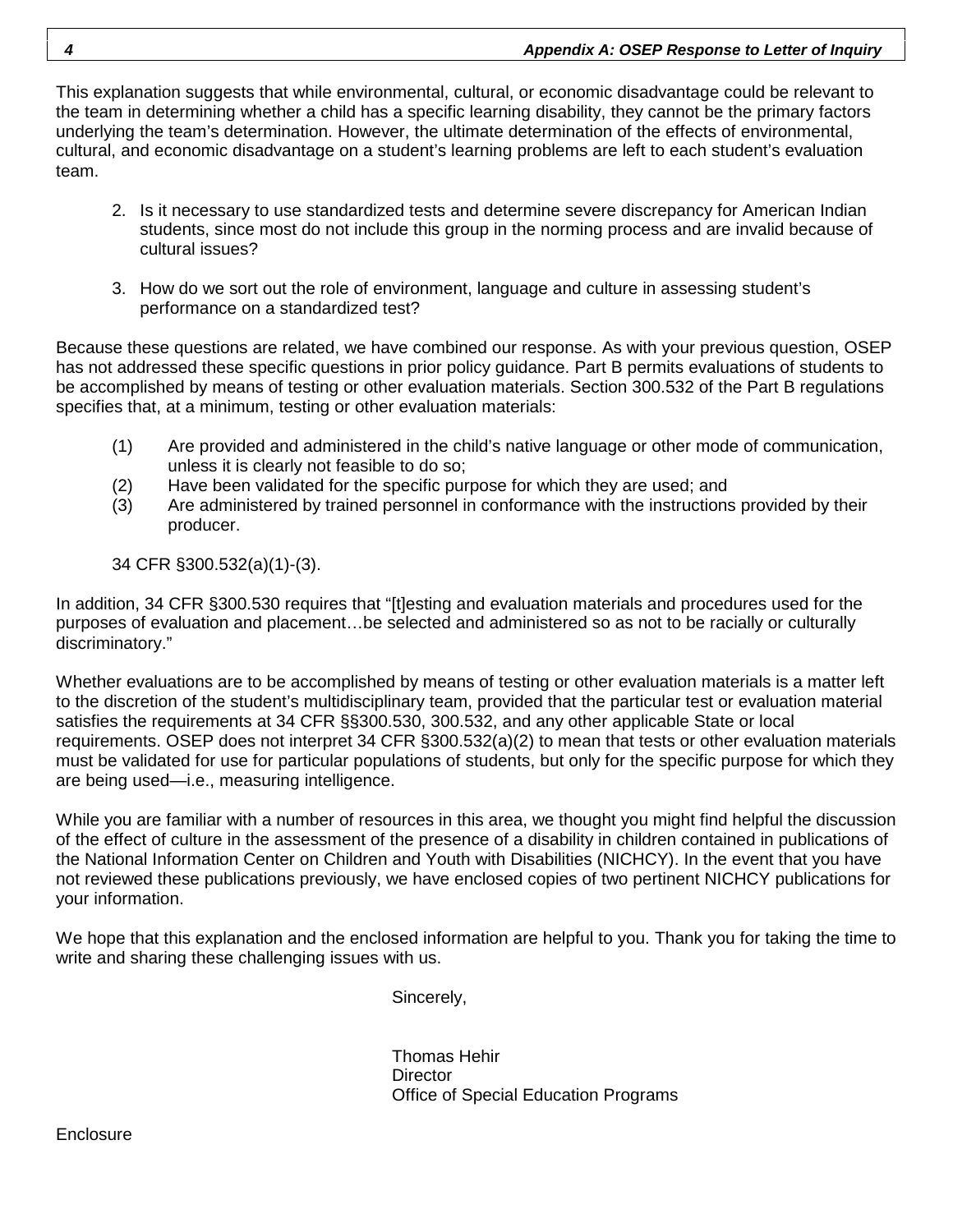#### **NICHCY News Digest Volume 4, Number 1, 1994 Assessing Children for the Presence of a Disability by Betsey B. Waterman, Ph.D. State University of New York at Oswego**

#### **Section Four: Assessing Students Who Are Culturally and Linguistically Diverse**

It is a well-known fact that the demographics of American schools are changing. Many students come from ethnic, racial, or linguistic backgrounds that are different from the dominant culture, and this number is steadily increasing (National Center for Education Statistics, 1992). Much concern has been expressed in recent years about the overrepresentation of minority students in special education programs, particularly in programs for students with mild disabilities, and a great deal of research has been conducted to identify the reasons why. Many factors appear to contribute, including considerable bias against children from different cultural and linguistic backgrounds, particularly those who are poor (Harry, 1992). The style and emphasis of the school may also be very different from those found in the cultures of students who are racially or linguistically diverse. Because culture and language affect learning and behavior (Franklin, 1992), the school system may misinterpret what students know, how they behave, or how they learn. Students may appear less competent than they are, leading educators to inappropriately refer them for assessment. Once referred, inappropriate methods may then be used to assess the students, leading to inappropriate conclusions and placement into special education.

There is also a great deal of research and numerous court decisions (e.g., Larry P. v. Riles, 1979; Guadalupe v. Tempe Elementary District, 1972) to support the fact that standardized tests (particularly intelligence and achievement tests) are often culturally and linguistically biased against students from backgrounds different from the majority culture. On many tests, being able to answer questions correctly too often depends upon having specific culturally-based information or knowledge. If students have not been exposed to that information through their culture, or have not had the experiences that lead to gaining specific knowledge, then they will not be able to answer certain questions at all or will answer them in a way that is considered "incorrect" within the majority culture. This can lead to inappropriate conclusions about students' ability to function within the school setting.

Therefore, when students come from a nondominant culture or speak a language other than English, care must be taken in how they are evaluated. "All professionals involved in the assessment process need to be aware that their beliefs and perceptions may not match those of the population they serve" (Hoy & Gregg, 1994, p. 65). Because most cognitive, language, and academic measures are developed using standards of the majority English-speaking culture, their use with students who are not from that culture may be inappropriate. It is, therefore, imperative that the evaluation team collect the majority of their information about the student in other ways, such as through interviews, observations, and approaches such as dynamic assessment, which has shown promise for use with minority students (Lidz, 1987). "Professionals must attend carefully to the overall picture of a child's background and performance" states Harry (1992), and adds that "assessment cannot be complete without an understanding of whether prior instruction has been adequate and appropriate" (p. 87).

To this end, Ortiz (1986) recommends that such students first undergo the prereferral process mentioned earlier. Many schools are moving toward requiring a prereferral process before any individualized evaluation is done. The purpose of the prereferral process is "to determine if appropriate and sufficient approaches have been attempted" (Wallace, Larsen, & Elksnin, 1992, p. 467). This allows the school to adjust instruction or make other classroom modifications and see if these changes address the problem being noted. The prereferral process includes: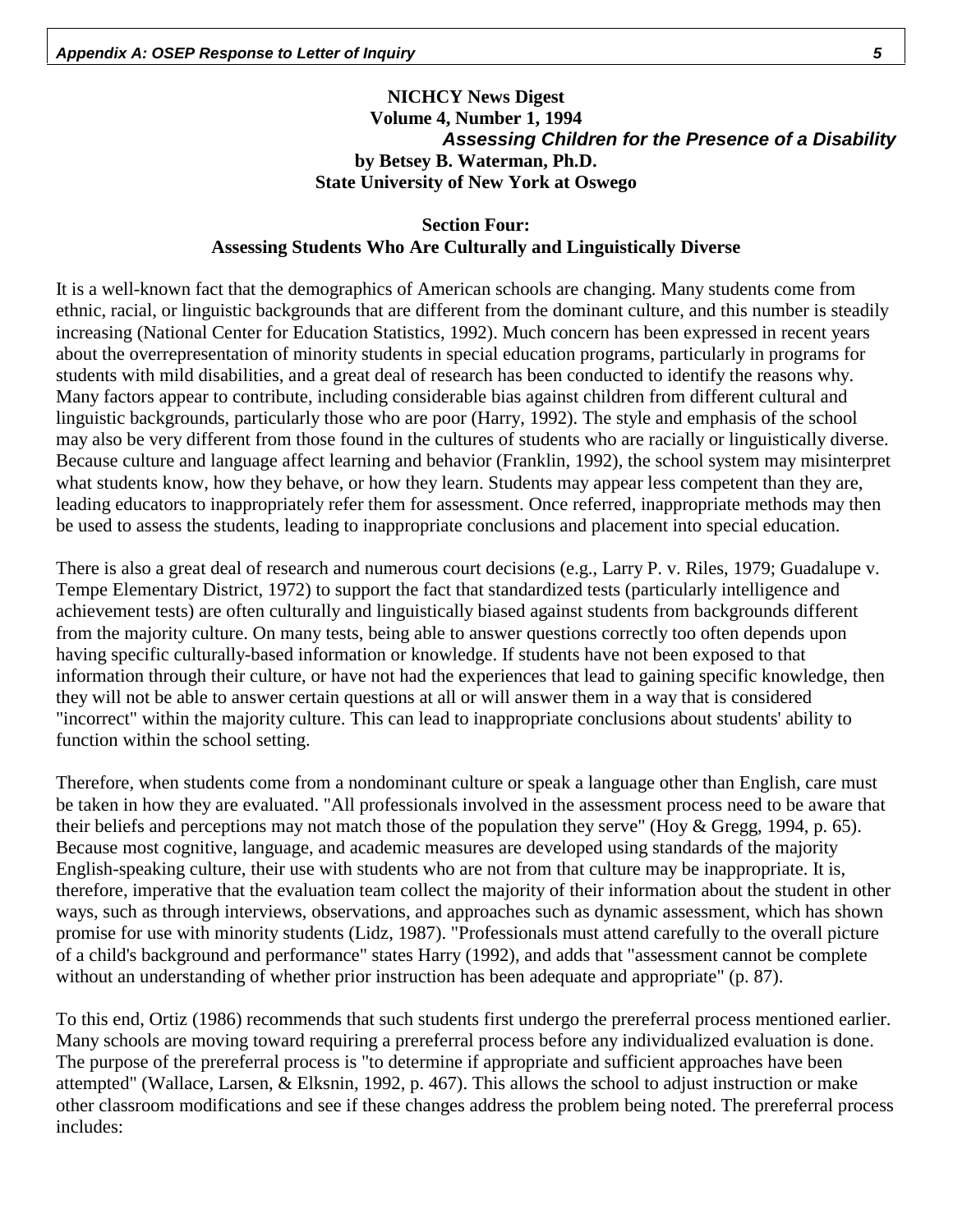- direct observation of the student in the regular classroom;
- analyzing how the student behaves and interacts verbally in different settings; and
- reviewing the methods of instruction that are used in the regular classroom.

It is also important to interview people who are familiar with the student, for these individuals can provide a wealth of information about his or her intents, adaptive behavior, how he or she processes information and approaches learning, language ability, and (in the case of students who are not native speakers of English) language dominance. Interviewers should be aware, however, that the differing culture and/or language of those being interviewed can seriously affect the nature and interpretation of information gathered. Some understanding of how individuals within that culture view disability, the educational system, and authority figures will be helpful in designing, conducting, and interpreting a culturally sensitive interview. [See Harry, 1992, for an interesting discussion of the traditional worldviews of the African American, Hispanic, Native American, and Asian cultures; she defines a group's "worldview" as its members "underlying beliefs about humanity's purpose and place in the universe, beliefs that affect codes of personal and interpersonal behavior as well as attitudes to the health, life, and death of human beings (p. 25).] It may be particularly useful to gather information from the home environment, which will help the assessment team develop an understanding of the student within his or her own culture. To facilitate this, parents need to communicate openly with the school and share their insight into their child's behaviors, attitudes, successes and needs, and, when appropriate, information about the minority culture.

Before conducting any formal testing of a student who is a non-native speaker of English, it is vital to determine the student's preferred language and to conduct a comprehensive language assessment in both English and the native language. Examiners need to be aware that it is highly inappropriate to evaluate students in English when that is not their dominant language (unless the purpose of the testing is to assess the student's English language proficiency). Translating tests from English is not an acceptable practice either; the IDEA states that tests and other evaluation materials must be provided and administered in the child's primary language or mode of communication unless it is clearly not feasible to do so [34 CFR Section 300.532(a)(1)]. If possible, the evaluator in any testing situation or interview should be familiar to the child and speak the child's language.

When tests or evaluation materials are not available in the student's native language, examiners may find it necessary to use English-language instruments. Because this is a practice fraught with the possibility of misinterpretation, examiners need to be cautious in how they adminster the test and interpret results. Alterations may need to be made to the standardized procedures used to administer tests; these can include paraphrasing instructions, providing a demonstration of how test tasks are to be performed, reading test items to the student rather than having him or her read them, allowing the student to respond verbally rather than in writing, or allowing the student to use a dictionary (Wallace, Larsen, & Elksnin, 1992, p. 471). However, if any such alterations are made, it is important to recognize that standardization has been broken, limiting the usefulness and applicability of test norms. Results should be cautiously interpreted, and all alterations made to the testing procedures should be fully detailed in the report describing the student's test performance. As mentioned earlier, it is also essential that other assessment approaches be an integral part of collecting information about the student.

A full discussion of the recommended procedures for evaluating students from culturally or linguistically diverse backgrounds is beyond the scope of this News Digest, yet it is a topic of great importance. We have listed many books and articles on the subject in the bibliographies on assessment we offer separately for families and for schools.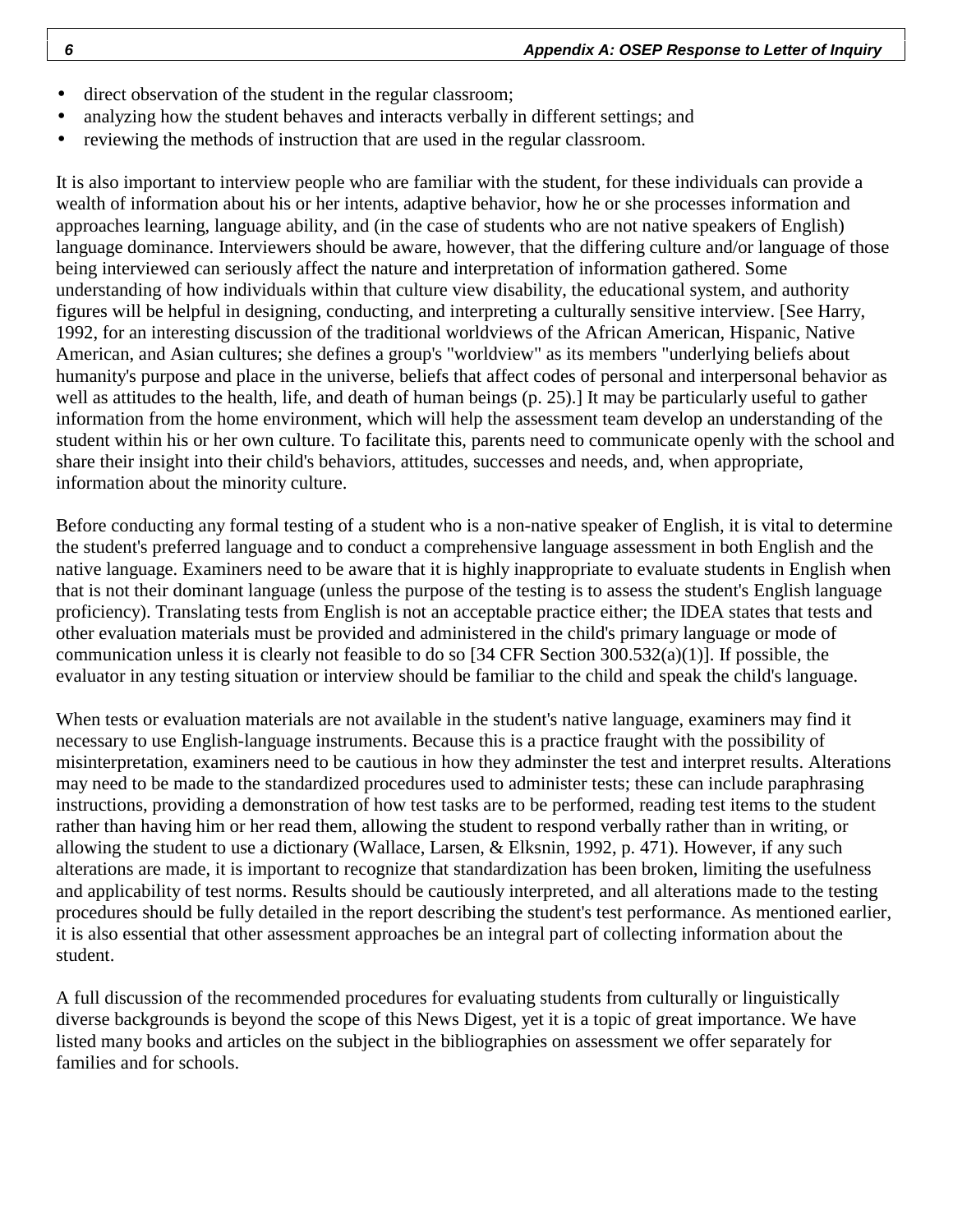### **Assessment and Decision Making**

"In spite of the deficiencies of prevailing practices, each day professionals are called upon to access and make decisions about individuals with learning problems. Unfortunately, for now they must do so using a relatively weak knowledge base."

Adelman and Taylor, 1993, p. 95

The assessment of learning problems is not without its limitations. The technical characteristics of many of the tools and procedures used to assess learning problems have been challenged as inadequate, inappropriate or both. And, while concern continues to persist that decision making about learning problems is too subjective, research has shown that even when relatively objective assessment data are available the decisions often are subjective and not supported by the objective data.

Prevailing practices in assessing students with learning problems also have come under fire for focusing too much on the individual and neglecting the environment. Accordingly, assessment that focuses on describing the deficits within the individual and overlooks the possible mismatch between the learner and environmental variables has been criticized. Similarly, concerns have been raised about assessment practices that seem to be deficit focused rather than solution driven.

#### **ASSESSMENT STANDARDS**

Despite the litany of technical problems with available assessment tools and procedures and the various criticisms and shortcoming of decision making about students experiencing learning problems, educators are still faced with the challenge of assessing needs and planning interventions for these students. With this challenge in mind, the following minimal standards are provided to guide the selection of assessment tools and decision making throughout the identification process.

- (1) The purpose for assessment needs to be clearly articulated and understood by all individuals involved.
- (2) The type of data collected must match the purpose of assessment.
- (3) The amount of data collected must be sufficient to answer assessment questions in a reasonable and responsible manner.
- (4) The quality of the data must be considered in the decision making process.
- (5) Assessment needs to be multifaceted and include:
	- multiple data sources (e.g., teachers, parent, students, other service providers familiar with the student)
	- multiple types of data (e.g., qualitative and quantitative)
	- multiple types of tools and procedures
	- multiple environments (e.g., various classrooms, home, school, community)
- (6) Assessment needs to consider performance across time, not just data from a single point in time. Assessment should be viewed as an information gathering process that occurs across time rather than an isolated, time-bound event.
- (7) Assessment tools and procedures need to meet generally accepted standards of technical adequacy of reliability and validity for decision making about individuals.
- (8) Assessment tools and procedures need to be culturally, racially, and linguistically unbiased.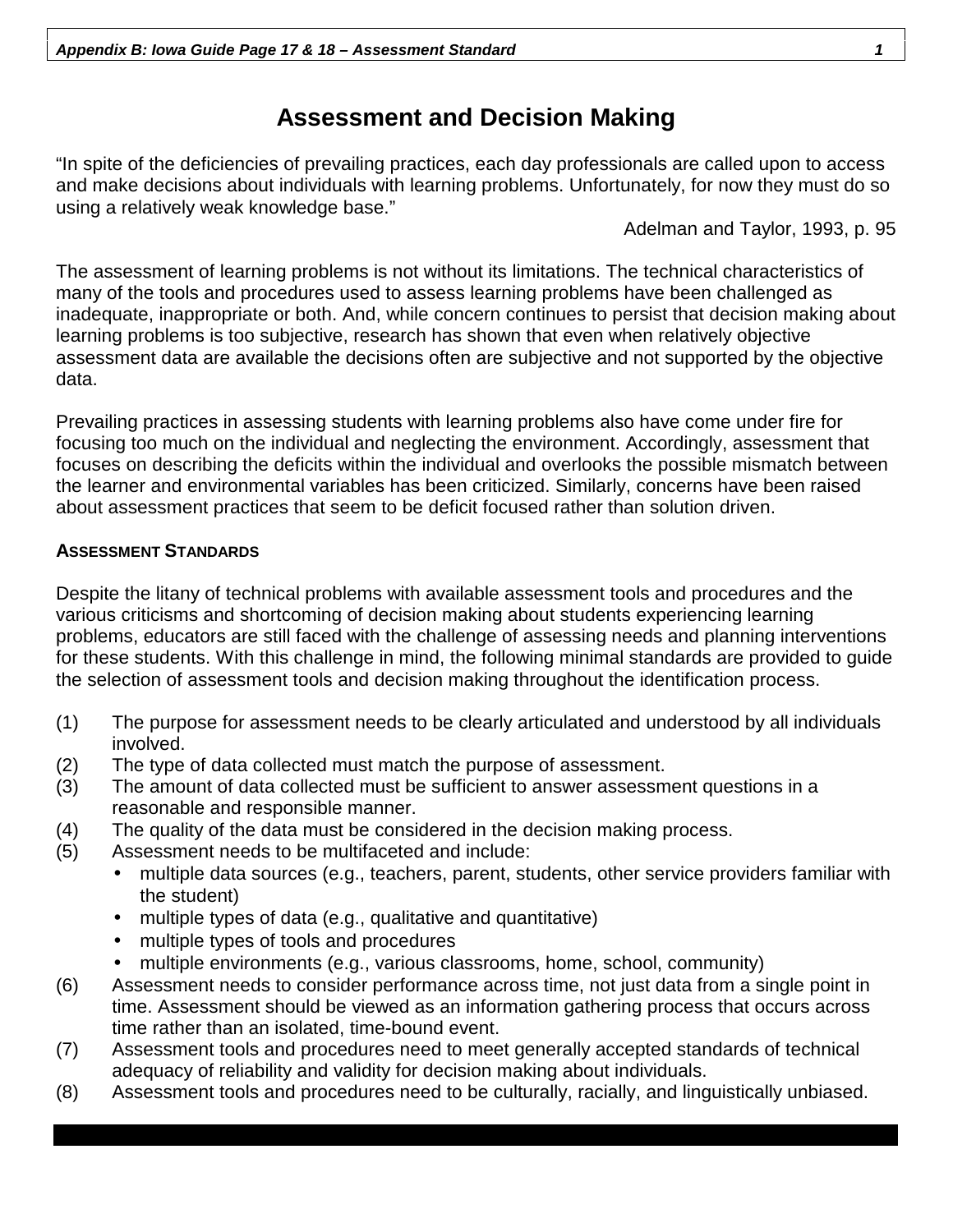| $\overline{2}$ | Appendix B: Iowa Guide Page 17 & 18 - Assessment Standard                                                                                                                                 |
|----------------|-------------------------------------------------------------------------------------------------------------------------------------------------------------------------------------------|
|                |                                                                                                                                                                                           |
| (9)            | The assessment process should provide prescriptive information regarding interventions and                                                                                                |
|                | include documentation of an individual's strengths as well as weaknesses.                                                                                                                 |
| (10)           | Decision making about an individual should be based upon professional judgment that                                                                                                       |
|                | considers both quantitative and qualitative data about an individual's performance.                                                                                                       |
| (11)           | The assessment process involves the systematic collection of meaningful, relevant information                                                                                             |
|                | about an individual's learning problem.                                                                                                                                                   |
| (12)           | Assessment is a solution-focused process with the purpose of searching for answers to well-                                                                                               |
|                | defined questions and not solely determining a condition or classification.                                                                                                               |
| (13)           | The limitations of assessment tools and procedures, and the tentative nature of conclusions                                                                                               |
|                | based on data from these tools and procedures need to be clearly stated and understood by all                                                                                             |
|                | individuals involved in the assessment and decision-making process.                                                                                                                       |
| (14)           | The criteria for deficits or discrepancies vary depending on the assessment procedures and<br>the specific questions being addressed. Different assessment methods are different units of |
|                | measurement; thus the standard for a significant deficit of severe discrepancy varies across                                                                                              |
|                | procedures.                                                                                                                                                                               |
|                |                                                                                                                                                                                           |
|                | (Adapted from LD Assessment and Decision Making, Iowa Department of Education, March 1999)                                                                                                |
|                |                                                                                                                                                                                           |
|                |                                                                                                                                                                                           |
|                |                                                                                                                                                                                           |
|                |                                                                                                                                                                                           |
|                |                                                                                                                                                                                           |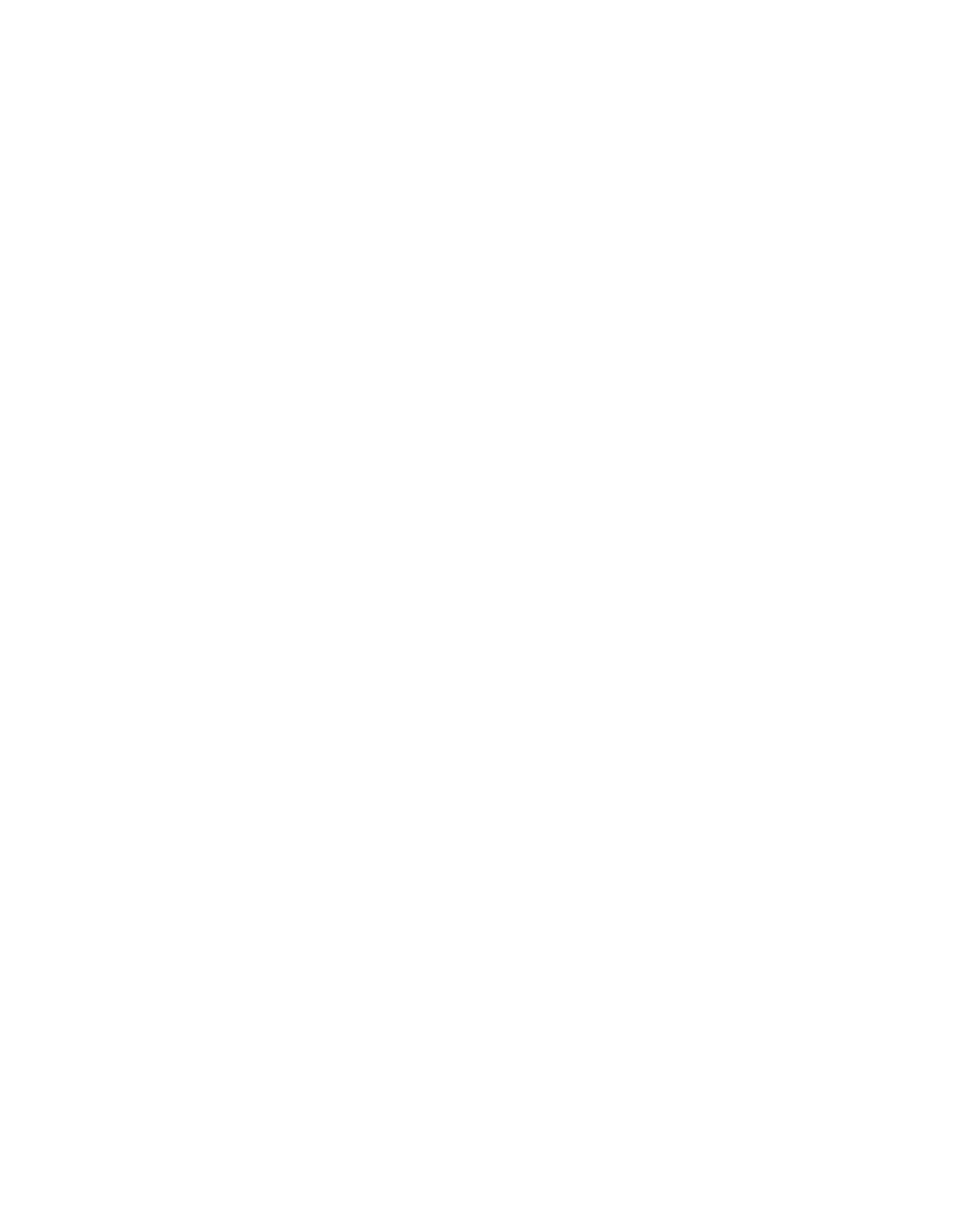#### **SLD EVALUATION PROCESS CHECKLIST**

School/Case Manager:\_\_\_\_\_\_\_\_\_\_\_\_\_\_\_\_\_\_\_\_\_\_\_\_\_\_\_\_\_ Date:

Student Name:  $\overline{\phantom{a}}$  Student Date of Birth:

#### **FEDERAL REQUIREMENTS FOR INITIAL EVALUATION AND REEVALUATION**

**This checklist is intended to be a helpful reminder of additional requirements when evaluating a child suspected of having a specific learning disability or reevaluating a child with an identified specific learning disability. Multidisciplinary team members must also follow evaluation procedures described in North Dakota Department of Public Instruction Guidelines: Evaluation Process (8/1/99).** 

#### **Additional Procedures for Evaluating Children with Specific Learning Disabilities (300.540- 300.543)**

- $\Box$  1. Additional team members must include (300.540)
	- \_\_\_\_ a. the child's regular teacher, or
	- b. a regular classroom teacher qualified to teach a child of his or her age, or
	- \_\_\_\_ c. for a child less than school age, an individual qualified to teach a child of his or her age
		- **AND**
	- \_\_\_\_ d. at least one person qualified to conduct individual diagnostic examinations of children
- $\Box$  2. Observation (300.542)

.

- a. at least one team member other than the child's regular teacher must observe the child's academic performance in the regular classroom setting; or
- b. in the case of a child less than school age or out of school, a team member must observe the child in an environment appropriate for a child of that age.
- $\Box$  3. For a child suspected of having a specific learning disability, the documentation of the team's determination of eligibility will include (300.543):
	- a. whether the child has a specific learning disability;
	- **\_\_\_\_ b.** the basis for making the determination;
	- \_\_\_\_ c. the relevant behavior noted during the observation of the child;
	- d. the relationship of that behavior to the child's academic functioning;
	- e. the educationally relevant medical findings, if any;
	- \_\_\_\_ f. whether there is severe discrepancy between achievement and ability that is not correctable without special education and related services; and
	- g. the determination of the team concerning the effects of environment, cultural or economic disadvantage.
	- **Th.** each team member will certify in writing whether the report reflects his/her conclusion, if it does not reflect his or her conclusion, the team member must submit a separate statement presenting his or her conclusions.

Adapted from Arizona Department of Education G:\SLD Guide\Appendix C.doc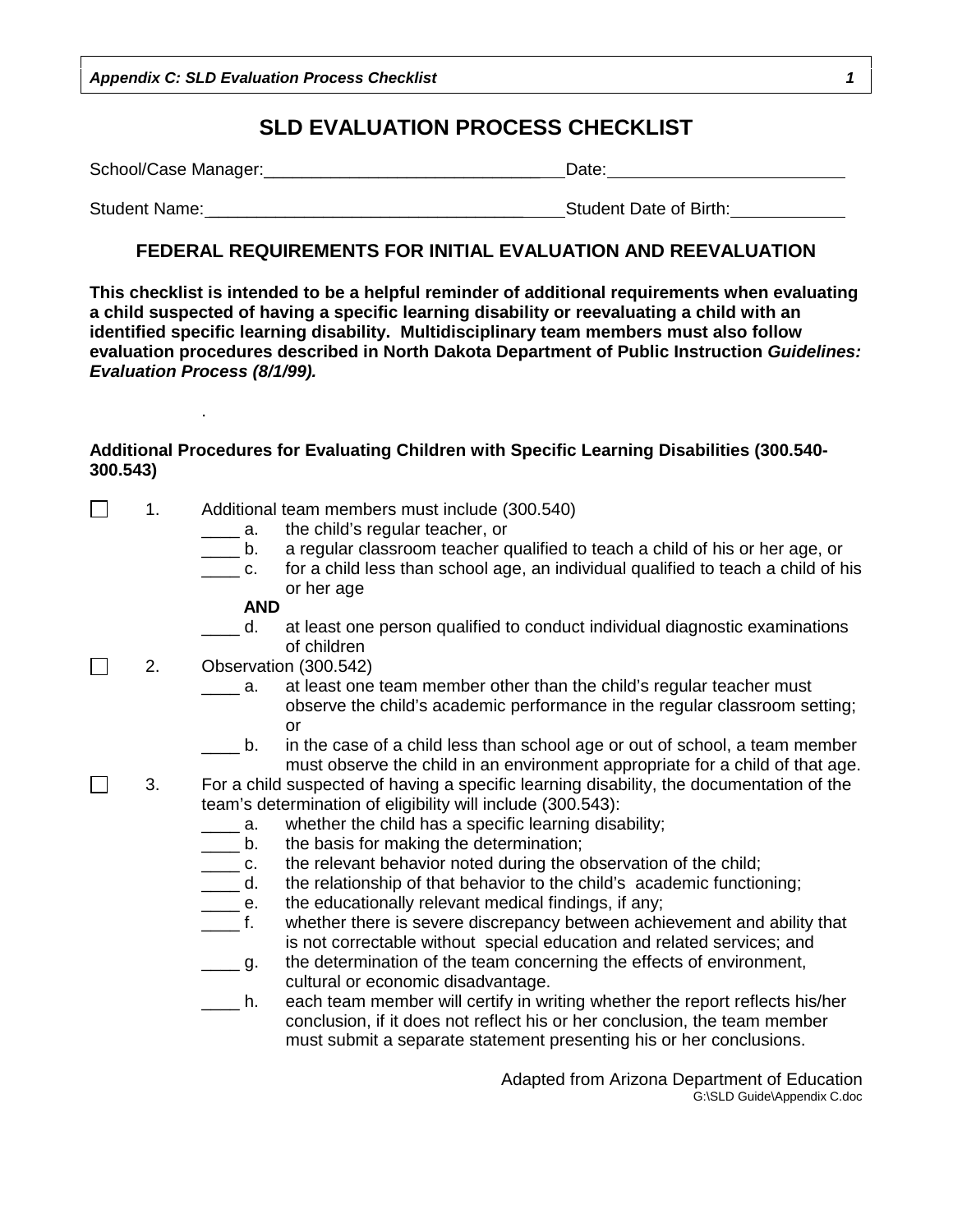### **Best Practices**

Compiled by Dr. Lynne Chalmers, Professor/Coordinator of Special Education University of North Dakota, EHD/Special Education Department

#### **WRITTEN REPORT**

(1) Individual written reports are not required by the state, but may be required by individual special education units. The information from all evaluators is integrated by the team. The team then decides whether the student has a learning disability.

In analyzing and interpreting formal and informal data to share with the team, LD teachers may find the following process helpful:

- 1. Make 2 kinds of comparisons:
	- A. Interindividual compare formal and informal performance results with other students
	- B. Intraindividual compare the various formal and informal performances of the individual student
- 2. For formal tests, discuss performance in ranges and DO NOT report scores
	- A. Above average more than 2 Standard Deviations (SD) above the mean
	- B. High average  $-1$  to 2 SDs above the mean
	- C. Average 1 SD above and below the mean
	- D. Low average  $-1$  to 2 SDs below the mean
	- E. Below average more than 2 SDs below the mean
- 3. Include qualitative information you may have gathered from doing item analysis and other informal assessments
- 4. Discuss ways in which performance in one area may be affecting performance in another area.
- 5. Discuss the student's academic and social performance in the classroom
	- A. Can the student read and understand the classroom textbooks?
	- B. Are there social skills deficits apparent in the classroom?
	- C. Is the student able to listen effectively, participate in classroom discussions, follow directions, etc.?
- 6. Tie all formal and informal results together looking for
	- A. Themes
	- B. Patterns
	- C. Discrepancies

#### **Choice of Test Scores: Why Age/Grade/Scores/Equivalents Should Not Be Used**

Age and grade scores only **appear** to provide precise and understandable information about a student's performance level. If a student earns a grade score of 5.4, this means that he has earned a raw score equivalent to that of fifth grade students in the norm group and not that the student is performing at a fifth grade level. Nor do they indicate which test questions were answered incorrectly. Two students can earn the same age or grade scores on a test, but not answer any of the same questions correctly. Also, remember that from grade 2.3 to 2.4 is not the same jump in progress as is the move from grade 9.3 to 9.4, since grade scores (and age scores) are not interval scores. One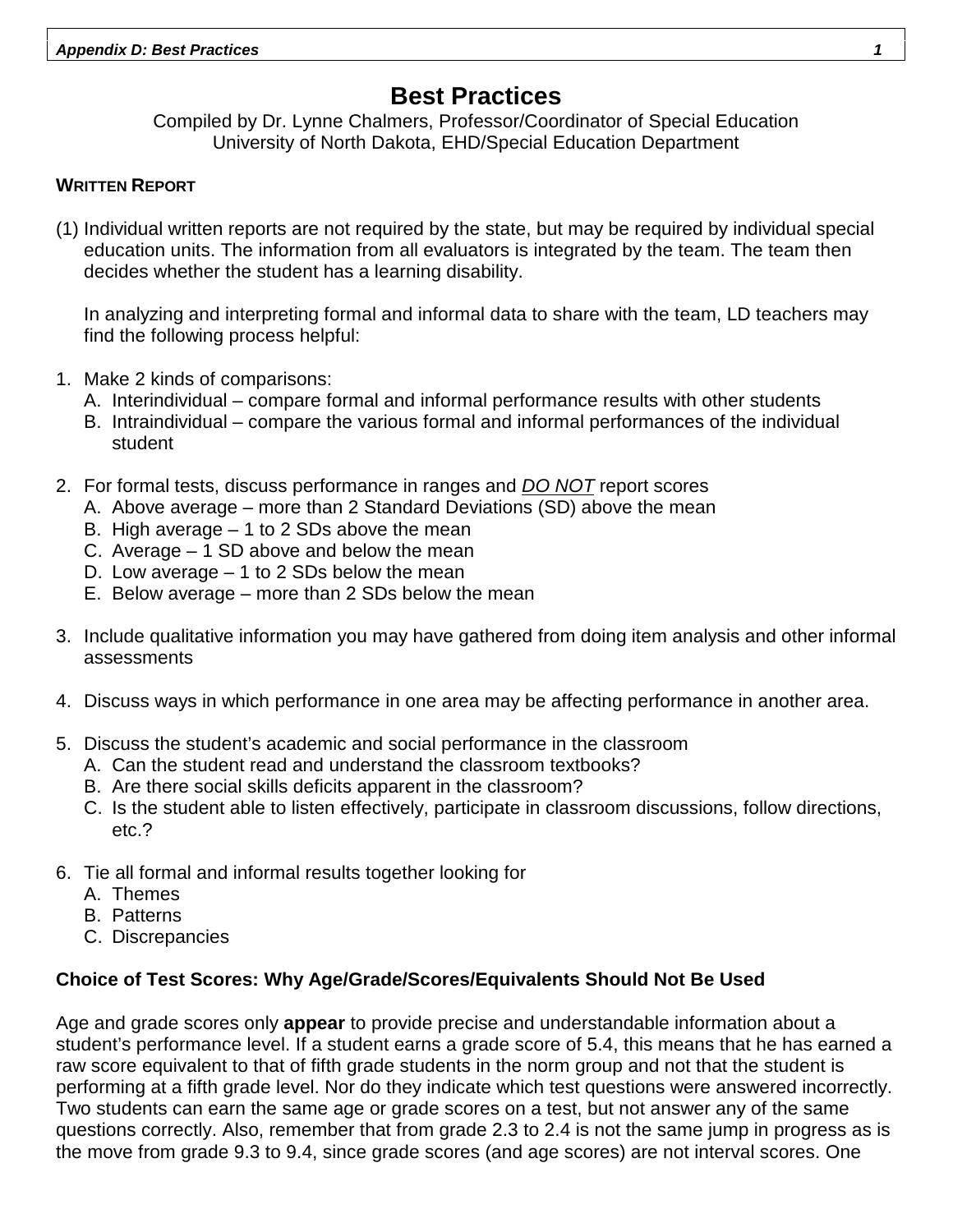month in second grade does not equal one month in grade nine. As an example, if a fourth grade student earns a math score 6.9 on a test, it does not mean that he has mastered the math processes taught in the sixth grade. He undoubtedly obtained the score largely by superior performance in fourth grade math. It certainly could not be concluded that he has the prerequisite skills for seventh grade math (Anastasi, 1988).

#### **KINDS OF INFORMAL ASSESSMENT**

- I. Direct and Unobtrusive Procedures
	- A. Observation
		- 1. Anecdotal (continuous or narrative recording): the teacher observes and records all the behaviors a student exhibits during some set time period.
		- 2. Sequence Analysis/ABC Analysis (antecedent, behavior, consequences): in addition to doing continuous recording, the teacher records events or actions that precede and follow each behavior to provide information about how events in the environment may influence a student's behavior.
		- 3. Functional Behavior Assessment (why did the student do what he did?): a description of the undesirable behavior
			- a. a prediction of the times and situations when this behavior will and will not occur across daily routines
			- b. a description of the maintaining reinforcers that the behavior produces for the student
		- 4. Specific Behavior Observation:
			- a. event recording—frequency of behavior is documented (every time the behavior occurs)
			- b. time sampling—student is observed at the end of a set interval (3 minutes or longer) and behavior is recorded as occurring or not occurring
			- c. interval recording—student is observed for an entire interval of time (usually 3-5 seconds) and behavior is recorded as occurring or not occurring. [for observing several students or behaviors at one time, for frequent behaviors such as talking with peers]
			- d. duration recording—observing length of time behavior occurs by recording the time a behavior begins and time the behavior ends
			- e. latency recording—time it takes to begin a behavior after stimulus has occurred (for example, the time it takes a student to begin working after being told to get to work)
	- B. Work Sample Analysis—actual examples of the student's work are used
		- 1. Response Analysis: considers both the correct and incorrect responses of a student
		- 2. Error Analysis: looks at only the errors a student makes and the error patterns
- II. Curriculum-based Measures
	- A. Inventories—screening devices that assess selected portions of the curriculum
		- 1. Teacher-made and designed
		- 2. Published
			- a. Reading IRI's (informal reading inventories)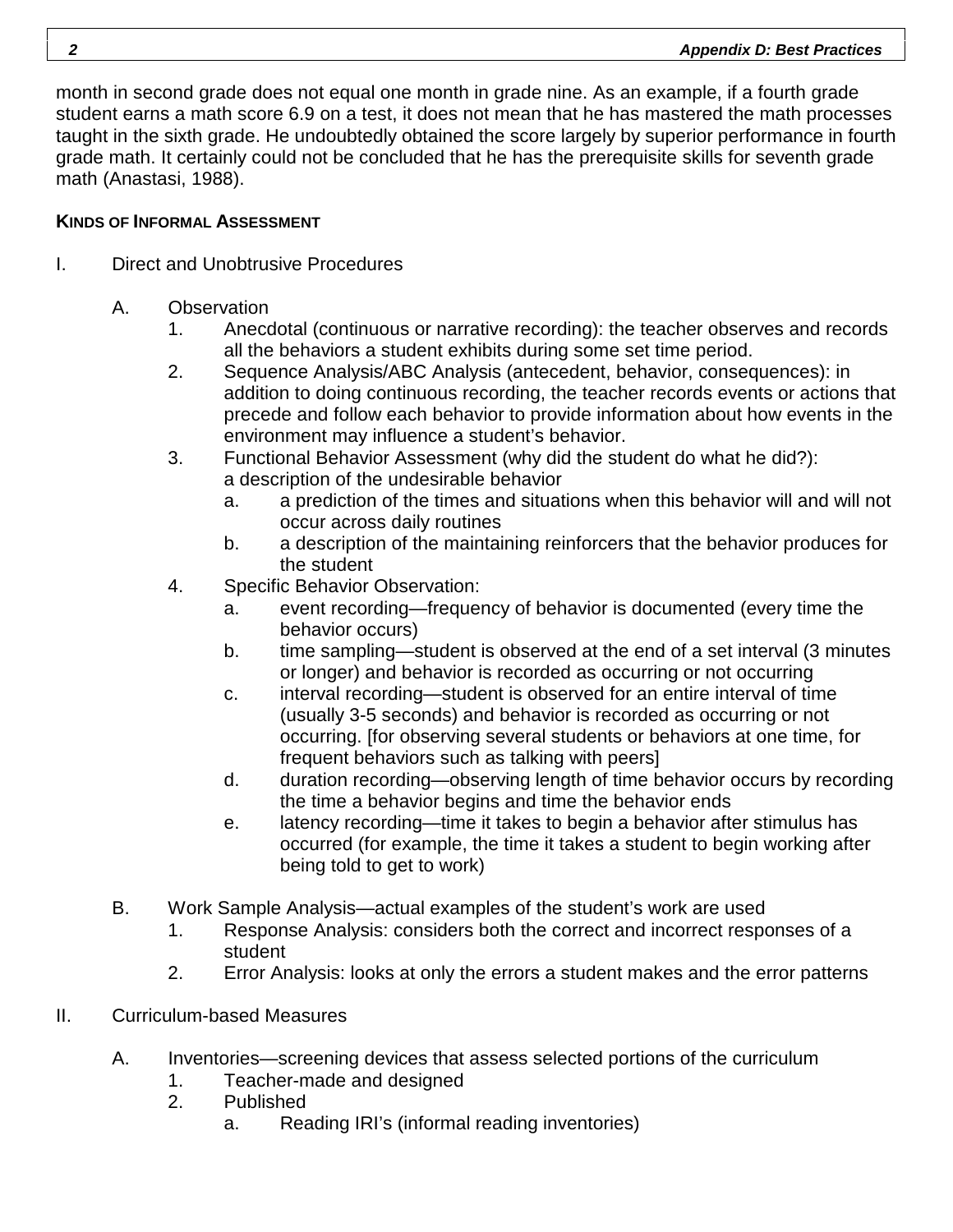- B. Diagnostic Probes and Teaching—the systematic manipulation of instructional conditions to determine the most appropriate strategy for teaching a particular skill to a student
	- 1. Cloze and maze procedures for reading comprehension
	- 2. Timings (one minute probes of specific skills)
	- 3. Textbook checks (can the student read the text?)
		- a. fluency (speed and accuracy)
		- b. comprehension questions
			- (1) literal/factual
			- (2) inferential
			- (3) sequential
- III. Procedures Using Informants (teachers, parents, students, etc.)
	- A. Checklists and Rating Scales—structured assessments that post specific questions in written form for informants to respond to orally or in writing
	- B. Questionnaires and Interviews—also used to elicit information from informants, but may have more open-ended questions (often used with students as the informants)
		- 1. clinical interview—interview questions are designed to identify strategies the student uses when performing a task